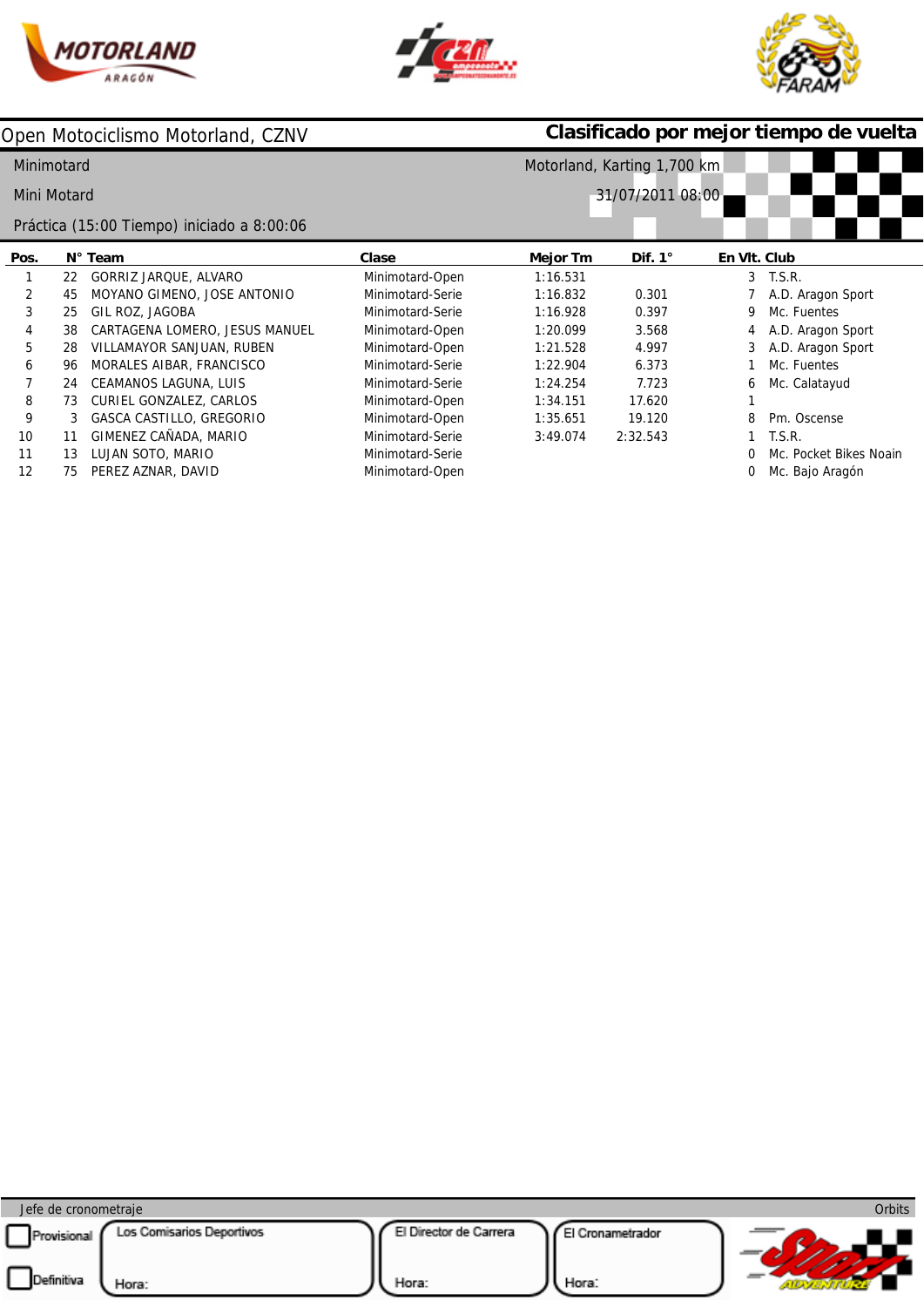





|            |    | Open Motociclismo Motorland, CZNV                |                  | Clasificado por mejor tiempo de vuelta |                |              |                   |  |  |  |  |
|------------|----|--------------------------------------------------|------------------|----------------------------------------|----------------|--------------|-------------------|--|--|--|--|
| Minimotard |    |                                                  |                  | Motorland, Karting 1,700 km            |                |              |                   |  |  |  |  |
|            |    | <b>Entrenos Oficiales</b>                        |                  | 31/07/2011 10:00                       |                |              |                   |  |  |  |  |
|            |    | Clasificación (15:00 Tiempo) iniciado a 10:00:01 |                  |                                        |                |              |                   |  |  |  |  |
| Pos.       |    | N° Team                                          | Clase            | Mejor Tm                               | Dif. $1^\circ$ | En VIt. Club |                   |  |  |  |  |
| 1          | 22 | GORRIZ JARQUE, ALVARO                            | Minimotard-Open  | 1:14.879                               |                | 11           | T.S.R.            |  |  |  |  |
| 2          | 38 | CARTAGENA LOMERO, JESUS MANUEL                   | Minimotard-Open  | 1:15.353                               | 0.474          | 6            | A.D. Aragon Sport |  |  |  |  |
| 3          | 25 | GIL ROZ, JAGOBA                                  | Minimotard-Serie | 1:15.587                               | 0.708          | 9            | Mc. Fuentes       |  |  |  |  |
| 4          | 11 | GIMENEZ CAÑADA, MARIO                            | Minimotard-Serie | 1:15.972                               | 1.093          | 5            | T.S.R.            |  |  |  |  |
| 5          | 45 | MOYANO GIMENO, JOSE ANTONIO                      | Minimotard-Serie | 1:16.139                               | 1.260          |              | A.D. Aragon Sport |  |  |  |  |
| 6          | 75 | PEREZ AZNAR, DAVID                               | Minimotard-Open  | 1:16.563                               | 1.684          | 10           | Mc. Bajo Aragón   |  |  |  |  |
|            | 96 | MORALES AIBAR, FRANCISCO                         | Minimotard-Serie | 1:16.755                               | 1.876          |              | Mc. Fuentes       |  |  |  |  |
| 8          | 28 | VILLAMAYOR SANJUAN, RUBEN                        | Minimotard-Open  | 1:17.326                               | 2.447          | 6            | A.D. Aragon Sport |  |  |  |  |
| 9          | 73 | CURIEL GONZALEZ, CARLOS                          | Minimotard-Open  | 1:23.407                               | 8.528          | 5            |                   |  |  |  |  |
| 10         | 24 | CEAMANOS LAGUNA, LUIS                            | Minimotard-Serie | 1:24.060                               | 9.181          | 10           | Mc. Calatayud     |  |  |  |  |
|            |    | GASCA CASTILLO, GREGORIO                         | Minimotard-Open  | 1:33.729                               | 18.850         | 8            | Pm. Oscense       |  |  |  |  |

| Jefe de cronometraje                                            |                                                              | Orbits |
|-----------------------------------------------------------------|--------------------------------------------------------------|--------|
| Los Comisarios Deportivos<br>Provisional<br>Definitiva<br>Hora: | El Director de Carrera<br>El Cronametrador<br>Hora:<br>Hora: |        |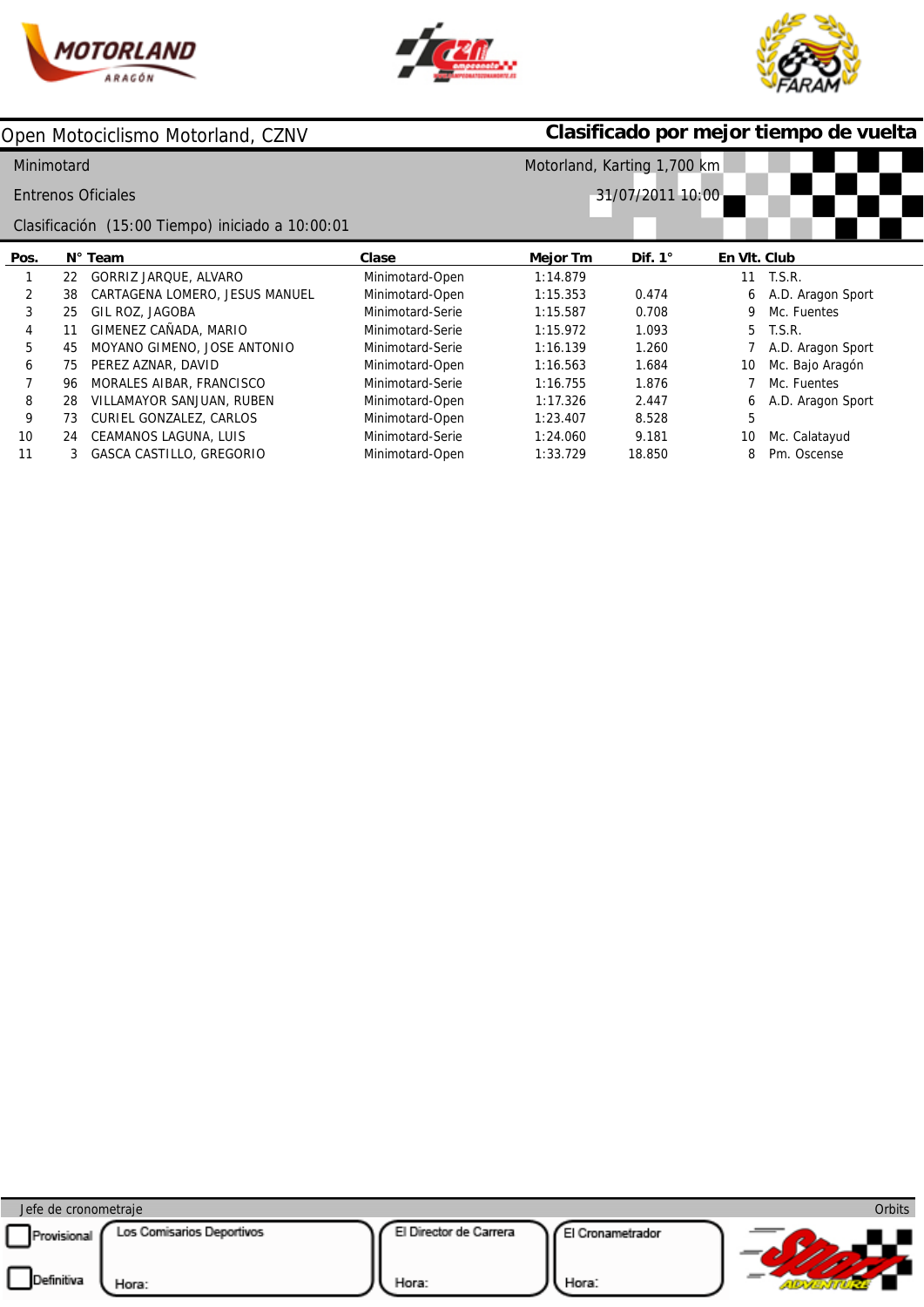



Motorland, Karting 1,700 km

31/07/2011 10:00



#### Open Motociclismo Motorland, CZNV

#### Minimotard

Entrenos Oficiales

#### Clasificación (15:00 Tiempo) iniciado a 10:00:01

| Lap                      | Lap Tm                              | Diff                 | Time of Day                  | Lap                     | Lap Tm                         | Diff      | <b>Time of Day</b> | Lap | Lap Tm | Diff | Time of Day |
|--------------------------|-------------------------------------|----------------------|------------------------------|-------------------------|--------------------------------|-----------|--------------------|-----|--------|------|-------------|
|                          |                                     |                      |                              | 1                       |                                |           | 10:01:40.196       |     |        |      |             |
|                          | (22) GORRIZ JARQUE, ALVARO          |                      |                              | $\overline{\mathbf{c}}$ | 1:17.390                       | $+0.635$  | 10:02:57.586       |     |        |      |             |
| -1                       |                                     |                      | 10:02:19.887                 | 3                       | 1:17.162                       | $+0.407$  | 10:04:14.748       |     |        |      |             |
| $\overline{c}$           | 1:16.132                            | $+1.253$             | 10:03:36.019                 | 4                       | 1:17.065                       | $+0.310$  | 10:05:31.813       |     |        |      |             |
| 3                        | 1:15.855                            | $+0.976$             | 10:04:51.874                 | 5                       | 1:16.911                       | $+0.156$  | 10:06:48.724       |     |        |      |             |
| $\overline{\mathbf{4}}$  | 1:15.765                            | $+0.886$             | 10:06:07.639                 | 6                       | 1:16.972                       | $+0.217$  | 10:08:05.696       |     |        |      |             |
| 5                        | 1:15.777                            | $+0.898$             | 10:07:23.416                 | 7                       | 1:16.755                       |           | 10:09:22.451       |     |        |      |             |
| 6                        | 1:15.567                            | $+0.688$             | 10:08:38.983                 | 8                       | 1:16.870                       | $+0.115$  | 10:10:39.321       |     |        |      |             |
| $\overline{7}$           | 1:15.640                            | $+0.761$             | 10:09:54.623                 | 9                       | 1:17.825                       | $+1.070$  | 10:11:57.146       |     |        |      |             |
| 8                        | 1:15.778                            | $+0.899$             | 10:11:10.401                 | 10                      | 1:19.834                       | $+3.079$  | 10:13:16.980       |     |        |      |             |
| $\boldsymbol{9}$         | 1:15.622                            | $+0.743$             | 10:12:26.023                 |                         | (28) VILLAMAYOR SANJUAN, RUBEN |           |                    |     |        |      |             |
| 10                       | 1:15.140                            | $+0.261$             | 10:13:41.163                 |                         |                                |           | 10:03:25.594       |     |        |      |             |
| 11                       | 1:14.879                            |                      | 10:14:56.042                 | 2                       | 1:34.760                       | $+17.434$ | 10:05:00.354       |     |        |      |             |
| 12                       | 1:15.264                            | $+0.385$             | 10:16:11.306                 | 3                       | 1:19.314                       | $+1.988$  | 10:06:19.668       |     |        |      |             |
|                          |                                     |                      |                              | 4                       | 1:18.885                       | $+1.559$  | 10:07:38.553       |     |        |      |             |
|                          | (38) CARTAGENA LOMERO, JESUS MANUEL |                      | 10:02:35.911                 | 5                       | 1:17.801                       | $+0.475$  | 10:08:56.354       |     |        |      |             |
| 1                        |                                     |                      |                              | 6                       | 1:17.326                       |           | 10:10:13.680       |     |        |      |             |
| $\sqrt{2}$               | 1:19.254                            | $+3.901$             | 10:03:55.165                 |                         |                                |           |                    |     |        |      |             |
| 3<br>$\overline{4}$      | 1:16.153                            | $+0.800$             | 10:05:11.318                 |                         | (73) CURIEL GONZALEZ, CARLOS   |           |                    |     |        |      |             |
| 5                        | 1:15.963<br>1:16.397                | $+0.610$<br>$+1.044$ | 10:06:27.281<br>10:07:43.678 |                         |                                |           | 10:01:58.002       |     |        |      |             |
| 6                        | 1:15.353                            |                      |                              | 2                       | 1:25.967                       | $+2.560$  | 10:03:23.969       |     |        |      |             |
|                          |                                     |                      | 10:08:59.031                 | 3                       | 1:23.963                       | $+0.556$  | 10:04:47.932       |     |        |      |             |
| (25) GIL ROZ, JAGOBA     |                                     |                      |                              | 4                       | 1:24.343                       | $+0.936$  | 10:06:12.275       |     |        |      |             |
| $\mathbf{1}$             |                                     |                      | 10:01:57.586                 | 5                       | 1:23.407                       |           | 10:07:35.682       |     |        |      |             |
| $\overline{c}$           | 1:18.182                            | $+2.595$             | 10:03:15.768                 | 6                       | 1:24.731                       | $+1.324$  | 10:09:00.413       |     |        |      |             |
| 3                        | 1:23.622                            | $+8.035$             | 10:04:39.390                 | $\overline{7}$          | 1:24.844                       | $+1.437$  | 10:10:25.257       |     |        |      |             |
| $\overline{4}$           | 1:16.669                            | $+1.082$             | 10:05:56.059                 |                         |                                |           |                    |     |        |      |             |
| 5                        | 1:16.381                            | $+0.794$             | 10:07:12.440                 |                         | (24) CEAMANOS LAGUNA, LUIS     |           |                    |     |        |      |             |
| 6                        | 1:16.360                            | $+0.773$             | 10:08:28.800                 | 1                       |                                |           | 10:02:06.085       |     |        |      |             |
| $\overline{\mathcal{I}}$ | 1:16.025                            | $+0.438$             | 10:09:44.825                 | $\overline{\mathbf{c}}$ | 1:26.815                       | $+2.755$  | 10:03:32.900       |     |        |      |             |
| 8                        | 1:15.709                            | $+0.122$             | 10:11:00.534                 | 3                       | 1:25.195                       | $+1.135$  | 10:04:58.095       |     |        |      |             |
| $\boldsymbol{9}$         | 1:15.587                            |                      | 10:12:16.121                 | 4                       | 1:25.189                       | $+1.129$  | 10:06:23.284       |     |        |      |             |
| 10                       | 1:15.636                            | $+0.049$             | 10:13:31.757                 | 5                       | 1:25.555                       | $+1.495$  | 10:07:48.839       |     |        |      |             |
| 11                       | 1:15.796                            | $+0.209$             | 10:14:47.553                 | 6                       | 1:25.230                       | $+1.170$  | 10:09:14.069       |     |        |      |             |
|                          |                                     |                      |                              | $\overline{7}$          | 1:25.162                       | $+1.102$  | 10:10:39.231       |     |        |      |             |
|                          | (11) GIMENEZ CAÑADA, MARIO          |                      |                              | 8                       | 1:24.895                       | $+0.835$  | 10:12:04.126       |     |        |      |             |
| 1                        |                                     |                      | 10:01:57.869                 | 9                       | 1:24.591                       | $+0.531$  | 10:13:28.717       |     |        |      |             |
| $\overline{c}$           | 1:18.002                            | $+2.030$             | 10:03:15.871                 | 10                      | 1:24.060                       |           | 10:14:52.777       |     |        |      |             |
| 3                        | 1:19.649                            | $+3.677$             | 10:04:35.520                 | 11                      | 1:24.691                       | $+0.631$  | 10:16:17.468       |     |        |      |             |
| $\overline{4}$           | 1:16.310                            | $+0.338$             | 10:05:51.830                 |                         |                                |           |                    |     |        |      |             |
| 5                        | 1:15.972                            |                      | 10:07:07.802                 |                         | (3) GASCA CASTILLO, GREGORIO   |           |                    |     |        |      |             |
| 6                        | 1:24.791                            | $+8.819$             | 10:08:32.593                 |                         |                                |           | 10:01:58.295       |     |        |      |             |
|                          |                                     |                      |                              | 2                       | 1:34.971                       | $+1.242$  | 10:03:33.266       |     |        |      |             |
|                          | (45) MOYANO GIMENO, JOSE ANTONIO    |                      |                              | 3                       | 1:34.687                       | $+0.958$  | 10:05:07.953       |     |        |      |             |
| -1                       |                                     |                      | 10:01:35.342                 | 4                       | 1:34.909                       | $+1.180$  | 10:06:42.862       |     |        |      |             |
| $\overline{c}$           | 1:16.881                            | $+0.742$             | 10:02:52.223                 | 5                       | 1:34.901                       | $+1.172$  | 10:08:17.763       |     |        |      |             |
| 3                        | 1:16.405                            | $+0.266$             | 10:04:08.628                 | 6                       | 1:34.677                       | $+0.948$  | 10:09:52.440       |     |        |      |             |
| 4                        | 1:16.364                            | $+0.225$             | 10:05:24.992                 | 7                       | 1:34.792                       | $+1.063$  | 10:11:27.232       |     |        |      |             |
| 5                        | 1:17.055                            | $+0.916$             | 10:06:42.047                 | 8                       | 1:33.729                       |           | 10:13:00.961       |     |        |      |             |
| 6                        | 1:16.774                            | $+0.635$             | 10:07:58.821                 | 9                       | 1:34.617                       | $+0.888$  | 10:14:35.578       |     |        |      |             |
| $\overline{7}$           | 1:16.139                            |                      | 10:09:14.960                 | 10                      | 1:34.778                       | $+1.049$  | 10:16:10.356       |     |        |      |             |
|                          | (75) PEREZ AZNAR, DAVID             |                      |                              |                         |                                |           |                    |     |        |      |             |
| 1                        |                                     |                      | 10:02:27.439                 |                         |                                |           |                    |     |        |      |             |
| $\overline{2}$           | 1:19.412                            | $+2.849$             | 10:03:46.851                 |                         |                                |           |                    |     |        |      |             |
| 3                        | 1:18.561                            | $+1.998$             | 10:05:05.412                 |                         |                                |           |                    |     |        |      |             |
| $\overline{\mathbf{4}}$  | 1:17.652                            | $+1.089$             | 10:06:23.064                 |                         |                                |           |                    |     |        |      |             |
| 5                        | 1:17.823                            | $+1.260$             | 10:07:40.887                 |                         |                                |           |                    |     |        |      |             |
| 6                        | 1:19.694                            | $+3.131$             | 10:09:00.581                 |                         |                                |           |                    |     |        |      |             |
| $\overline{\mathcal{I}}$ | 1:17.177                            | $+0.614$             | 10:10:17.758                 |                         |                                |           |                    |     |        |      |             |
| 8                        | 1:17.389                            | $+0.826$             | 10:11:35.147                 |                         |                                |           |                    |     |        |      |             |
| 9                        | 1:18.134                            | $+1.571$             | 10:12:53.281                 |                         |                                |           |                    |     |        |      |             |

| 2                   | 1:17.390                       | $+0.635$  | 10:02:57.586 |
|---------------------|--------------------------------|-----------|--------------|
| 3                   | 1:17.162                       | $+0.407$  | 10:04:14.748 |
| 4                   | 1:17.065                       | $+0.310$  | 10:05:31.813 |
| 5                   | 1:16.911                       | $+0.156$  | 10:06:48.724 |
| 6                   | 1:16.972                       | $+0.217$  | 10:08:05.696 |
| 7                   | 1:16.755                       |           | 10:09:22.451 |
| 8                   | 1:16.870                       | $+0.115$  | 10:10:39.321 |
| 9                   | 1:17.825                       | $+1.070$  | 10:11:57.146 |
| 10                  | 1:19.834                       | $+3.079$  | 10:13:16.980 |
|                     |                                |           |              |
|                     | (28) VILLAMAYOR SANJUAN, RUBEN |           |              |
| 1                   |                                |           | 10:03:25.594 |
| $\overline{2}$      | 1:34.760                       | $+17.434$ | 10:05:00.354 |
| 3                   | 1:19.314                       | $+1.988$  | 10:06:19.668 |
| 4                   | 1:18.885                       | $+1.559$  | 10:07:38.553 |
| 5                   | 1:17.801                       | $+0.475$  | 10:08:56.354 |
| 6                   | 1:17.326                       |           | 10:10:13.680 |
|                     | (73) CURIEL GONZALEZ, CARLOS   |           |              |
| 1                   |                                |           | 10:01:58.002 |
| $\overline{2}$      | 1:25.967                       | $+2.560$  | 10:03:23.969 |
| 3                   | 1:23.963                       | $+0.556$  | 10:04:47.932 |
| 4                   | 1:24.343                       | $+0.936$  | 10:06:12.275 |
| 5                   | 1:23.407                       |           | 10:07:35.682 |
|                     | 1:24.731                       | $+1.324$  | 10:09:00.413 |
| 6<br>$\overline{7}$ | 1:24.844                       | $+1.437$  | 10:10:25.257 |
|                     |                                |           |              |
|                     | (24) CEAMANOS LAGUNA, LUIS     |           |              |
| 1                   |                                |           | 10:02:06.085 |
| $\overline{2}$      | 1:26.815                       | $+2.755$  | 10:03:32.900 |
| 3                   | 1:25.195                       | $+1.135$  | 10:04:58.095 |
| 4                   | 1:25.189                       | $+1.129$  | 10:06:23.284 |
| 5                   | 1:25.555                       | $+1.495$  | 10:07:48.839 |
| 6                   | 1:25.230                       | $+1.170$  | 10:09:14.069 |
| 7                   | 1:25.162                       | $+1.102$  | 10:10:39.231 |
| 8                   | 1:24.895                       | $+0.835$  | 10:12:04.126 |
| 9                   | 1:24.591                       | $+0.531$  | 10:13:28.717 |
| 10                  | 1:24.060                       |           | 10:14:52.777 |
| 11                  | 1:24.691                       | $+0.631$  | 10:16:17.468 |
|                     |                                |           |              |
|                     | (3) GASCA CASTILLO, GREGORIO   |           |              |
| 1                   |                                |           | 10:01:58.295 |
| $\overline{2}$      | 1:34.971                       | $+1.242$  | 10:03:33.266 |
| 3                   | 1:34.687                       | $+0.958$  | 10:05:07.953 |
| 4                   | 1:34.909                       | $+1.180$  | 10:06:42.862 |
| 5                   | 1:34.901                       | $+1.172$  | 10:08:17.763 |
| 6                   | 1:34.677                       | $+0.948$  | 10:09:52.440 |
| 7                   | 1:34.792                       | $+1.063$  | 10:11:27.232 |
| 8                   | 1:33.729                       |           | 10:13:00.961 |
| 9                   | 1:34.617                       | $+0.888$  | 10:14:35.578 |
| 10                  | 1:34.778                       | $+1.049$  | 10:16:10.356 |
|                     |                                |           |              |
|                     |                                |           |              |

Jefe de cronometraje Provisional Los Comisarios Deportivos

(96) MORALES AIBAR, FRANCISCO

**1:16.563**

10

 $\overline{\phantom{a}}$ 

10:14:09.844

El Director de Carrera

Hora:

El Cronametrador



Hora: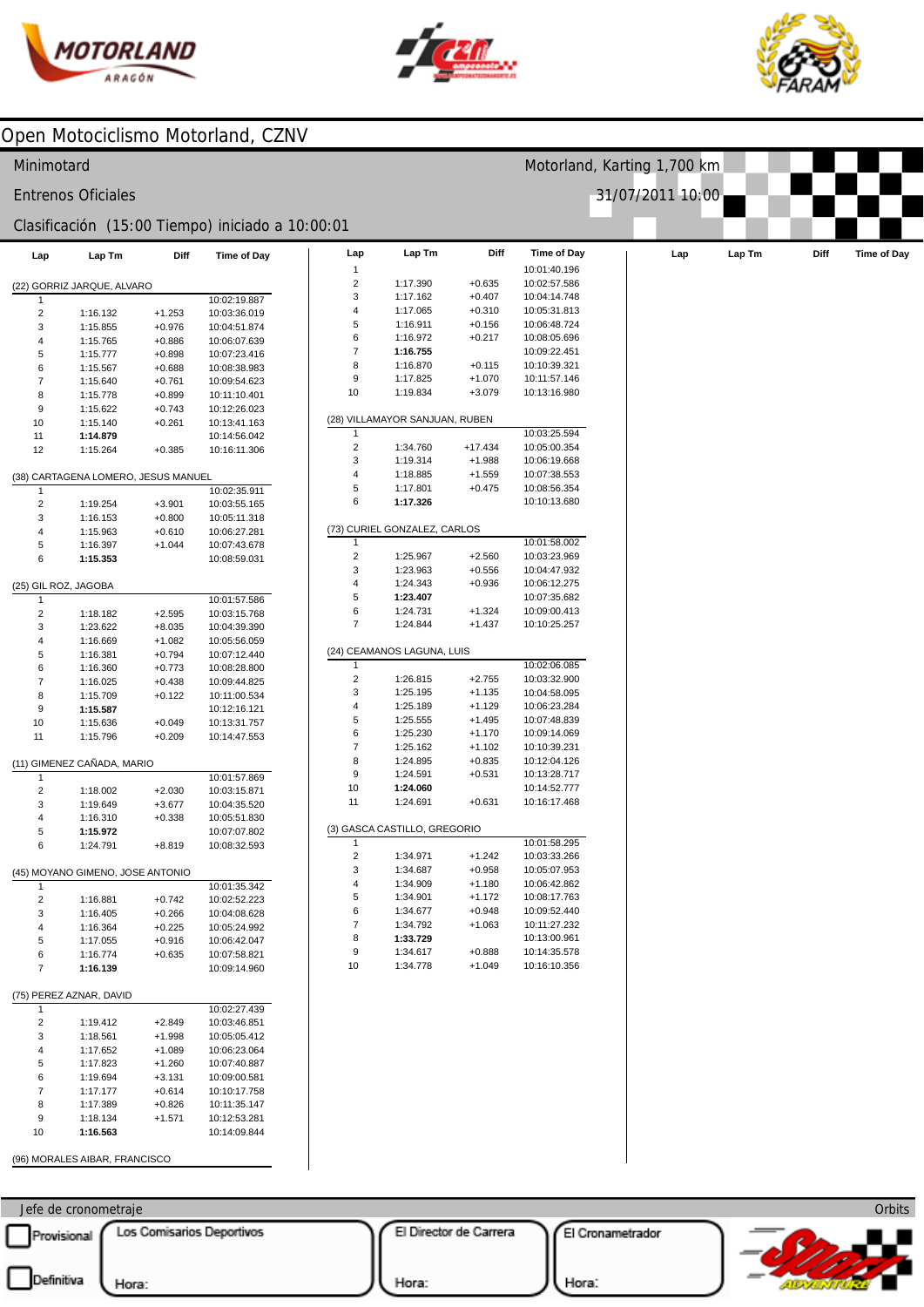





| Open Motociclismo Motorland, CZNV |                             |
|-----------------------------------|-----------------------------|
| Minimotard                        | Motorland, Karting 1,700 km |
| Primera Manga                     | 31/07/2011 12:15            |
| Carrera (10:00 y 2 Vueltas)       |                             |



P.P **Orbits** Jefe de cronometraje Provisional Los Comisarios Deportivos El Director de Carrera El Cronametrador  $\mathcal{D}$  $\Box$ Hora: Hora:  $\overline{\phantom{a}}$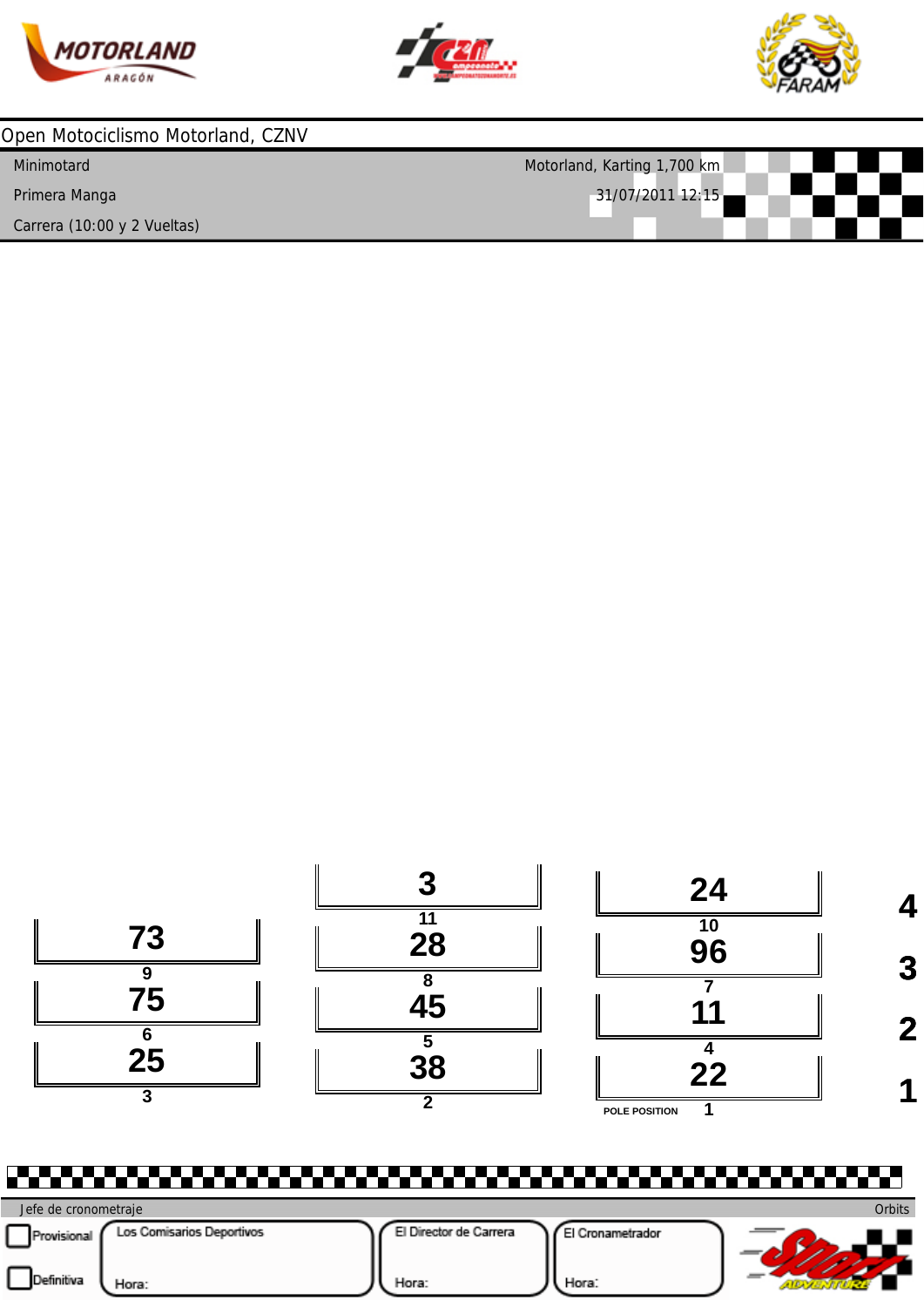





# **Clasificado por vueltas**

| Minimotard<br>Motorland, Karting 1,700 km       |    |                                |             |                  |                |                       |                  |  |  |  |
|-------------------------------------------------|----|--------------------------------|-------------|------------------|----------------|-----------------------|------------------|--|--|--|
| Primera Manga                                   |    |                                |             | 31/07/2011 12:15 |                |                       |                  |  |  |  |
| Carrera (10:00 y 2 Vueltas) iniciado a 12:14:41 |    |                                |             |                  |                |                       |                  |  |  |  |
| Pos.                                            |    | N° Nombre                      | <b>VIts</b> | Total T°         | Dif. $1^\circ$ | <b>Mejor Tm Clase</b> |                  |  |  |  |
|                                                 | 22 | GORRIZ JARQUE, ALVARO          | 10          | 12:33.990        |                | 1:14.415              | Minimotard-Open  |  |  |  |
| 2                                               | 75 | PEREZ AZNAR, DAVID             | 10          | 12:48.930        | 14.940         | 1:15.204              | Minimotard-Open  |  |  |  |
| 3                                               | 25 | GIL ROZ, JAGOBA                | 10          | 12:52.671        | 18.681         | 1:15.714              | Minimotard-Serie |  |  |  |
| 4                                               | 28 | VILLAMAYOR SANJUAN, RUBEN      | 10          | 12:56.871        | 22.881         | 1:16.363              | Minimotard-Open  |  |  |  |
| 5                                               | 11 | GIMENEZ CAÑADA, MARIO          | 10          | 12:57.205        | 23.215         | 1:16.549              | Minimotard-Serie |  |  |  |
| 6                                               | 96 | MORALES AIBAR, FRANCISCO       | 10          | 13:30.515        | 56.525         | 1:18.674              | Minimotard-Serie |  |  |  |
|                                                 | 38 | CARTAGENA LOMERO, JESUS MANUEL | 10          | 13:54.712        | 1:20.722       | 1:15.242              | Minimotard-Open  |  |  |  |
| 8                                               | 24 | CEAMANOS LAGUNA, LUIS          | 9           | 13:02.920        | 1 Vuelta       | 1:26.116              | Minimotard-Serie |  |  |  |
| 9                                               | 3  | GASCA CASTILLO, GREGORIO       | 8           | 12:36.063        | 2 Vueltas      | 1:33.388              | Minimotard-Open  |  |  |  |
| No clasificado                                  |    |                                |             |                  |                |                       |                  |  |  |  |
| <b>NT</b>                                       | 45 | MOYANO GIMENO, JOSE ANTONIO    |             |                  | <b>NT</b>      |                       | Minimotard-Serie |  |  |  |
| <b>NE</b>                                       | 73 | CURIEL GONZALEZ, CARLOS        |             |                  | <b>NE</b>      |                       | Minimotard-Open  |  |  |  |

| <b>Margin of Victory</b>   | Avg. Speed                | Best Lap Tm            | <b>Best Spd</b>  | Best Lap by                |
|----------------------------|---------------------------|------------------------|------------------|----------------------------|
| 14.940                     | 81,168                    | 1:14.415               | 82,241           | 22 - GORRIZ JARQUE, ALVARO |
| Jefe de cronometraje       |                           |                        |                  | <b>Orbits</b>              |
| Provisional                | Los Comisarios Deportivos | El Director de Carrera | El Cronametrador |                            |
| <b>Definitiva</b><br>Hora: |                           | Hora:                  | Hora:            |                            |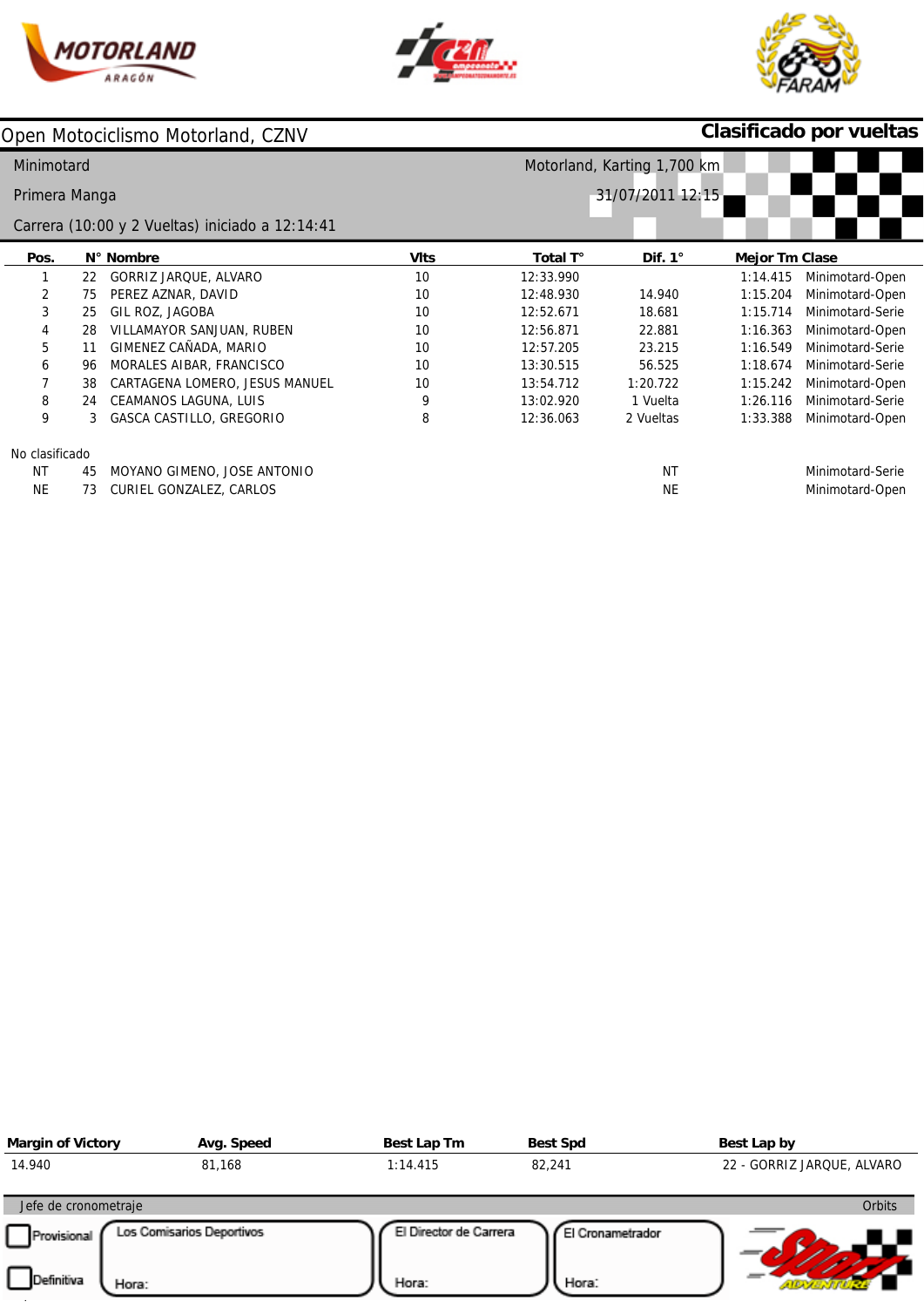





|                                   |    | Open Motociclismo Motorland, CZNV               |             | Clasificado por vueltas |                             |                       |                  |  |  |  |
|-----------------------------------|----|-------------------------------------------------|-------------|-------------------------|-----------------------------|-----------------------|------------------|--|--|--|
| Minimotard                        |    |                                                 |             |                         | Motorland, Karting 1,700 km |                       |                  |  |  |  |
| 31/07/2011 12:15<br>Primera Manga |    |                                                 |             |                         |                             |                       |                  |  |  |  |
|                                   |    | Carrera (10:00 y 2 Vueltas) iniciado a 12:14:41 |             |                         |                             |                       |                  |  |  |  |
| Pos.                              |    | N° Nombre                                       | <b>VIts</b> | Total T°                | Dif. $1^\circ$              | <b>Mejor Tm Clase</b> |                  |  |  |  |
| Minimotard-Open                   |    |                                                 |             |                         |                             |                       |                  |  |  |  |
|                                   | 22 | GORRIZ JARQUE, ALVARO                           | 10          | 12:33.990               |                             | 1:14.415              | Minimotard-Open  |  |  |  |
| 2                                 | 75 | PEREZ AZNAR, DAVID                              | 10          | 12:48.930               | 14.940                      | 1:15.204              | Minimotard-Open  |  |  |  |
| 3                                 | 28 | VILLAMAYOR SANJUAN, RUBEN                       | 10          | 12:56.871               | 22.881                      | 1:16.363              | Minimotard-Open  |  |  |  |
| 4                                 | 38 | CARTAGENA LOMERO, JESUS MANUEL                  | 10          | 13:54.712               | 1:20.722                    | 1:15.242              | Minimotard-Open  |  |  |  |
| 5                                 | 3  | <b>GASCA CASTILLO, GREGORIO</b>                 | 8           | 12:36.063               | 2 Vueltas                   | 1:33.388              | Minimotard-Open  |  |  |  |
| No clasificado                    |    |                                                 |             |                         |                             |                       |                  |  |  |  |
| <b>NE</b>                         | 73 | CURIEL GONZALEZ, CARLOS                         |             |                         | <b>NE</b>                   |                       | Minimotard-Open  |  |  |  |
| Minimotard-Serie                  |    |                                                 |             |                         |                             |                       |                  |  |  |  |
|                                   | 25 | GIL ROZ, JAGOBA                                 | 10          | 12:52.671               |                             | 1:15.714              | Minimotard-Serie |  |  |  |
| 2                                 | 11 | GIMENEZ CAÑADA, MARIO                           | 10          | 12:57.205               | 4.534                       | 1:16.549              | Minimotard-Serie |  |  |  |
| 3                                 | 96 | MORALES AIBAR, FRANCISCO                        | 10          | 13:30.515               | 37.844                      | 1:18.674              | Minimotard-Serie |  |  |  |
| $\overline{4}$                    | 24 | CEAMANOS LAGUNA, LUIS                           | 9           | 13:02.920               | 1 Vuelta                    | 1:26.116              | Minimotard-Serie |  |  |  |
| No clasificado                    |    |                                                 |             |                         |                             |                       |                  |  |  |  |
| NT                                | 45 | MOYANO GIMENO, JOSE ANTONIO                     |             |                         | <b>NT</b>                   |                       | Minimotard-Serie |  |  |  |

| <b>Margin of Victory</b> | Avg. Speed                | Best Lap Tm            | <b>Best Spd</b>  | Best Lap by                |
|--------------------------|---------------------------|------------------------|------------------|----------------------------|
| 14.940                   | 81,168                    | 1:14.415               | 82,241           | 22 - GORRIZ JARQUE, ALVARO |
| Jefe de cronometraje     |                           |                        |                  | <b>Orbits</b>              |
| Provisional              | Los Comisarios Deportivos | El Director de Carrera | El Cronametrador |                            |
| Definitiva<br>Hora:      |                           | Hora:                  | Hora:            |                            |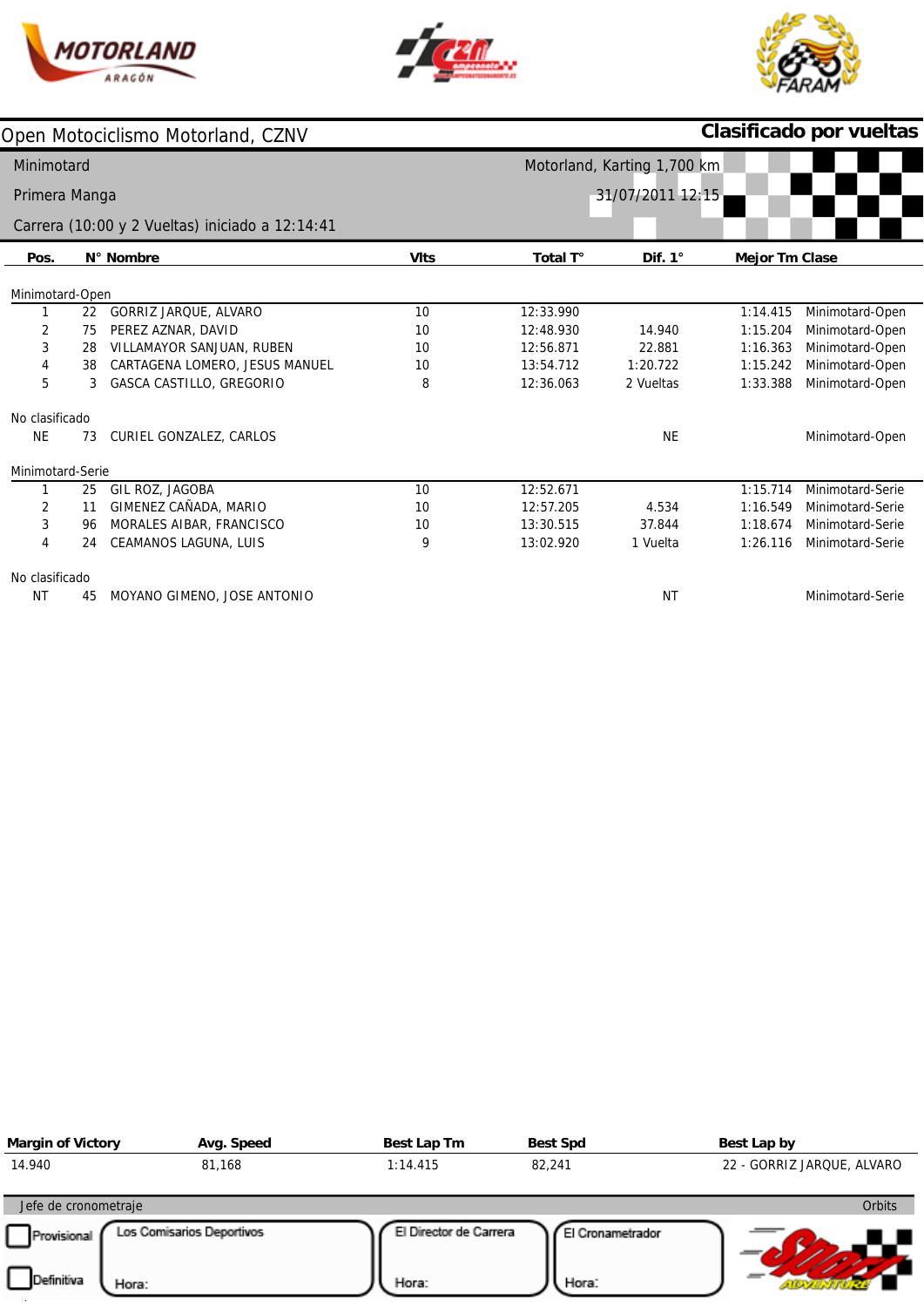



Motorland, Karting 1,700 km

31/07/2011 12:15



### Open Motociclismo Motorland, CZNV

#### Minimotard

#### Primera Manga

#### Carrera (10:00 y 2 Vueltas) iniciado a 12:14:41

| Lap                     | Lap Tm                         | Diff                 | Time of Day                  | Lap                     | Lap Tm                              | Diff                 | <b>Time of Day</b>           | Lap | Lap Tm | Diff | Time of Day |
|-------------------------|--------------------------------|----------------------|------------------------------|-------------------------|-------------------------------------|----------------------|------------------------------|-----|--------|------|-------------|
|                         |                                |                      |                              | 5                       | 1:20.680                            | $+2.006$             | 12:21:24.767                 |     |        |      |             |
|                         | (22) GORRIZ JARQUE, ALVARO     |                      |                              | 6                       | 1:22.584                            | $+3.910$             | 12:22:47.351                 |     |        |      |             |
| 1                       |                                |                      | 12:16:01.271                 | $\overline{7}$          | 1:21.163                            | $+2.489$             | 12:24:08.514                 |     |        |      |             |
| $\overline{c}$          | 1:15.667                       | $+1.252$             | 12:17:16.938                 | 8                       | 1:20.054                            | $+1.380$             | 12:25:28.568                 |     |        |      |             |
| 3                       | 1:14.472                       | $+0.057$             | 12:18:31.410                 | 9                       | 1:22.149                            | $+3.475$             | 12:26:50.717                 |     |        |      |             |
| 4                       | 1:15.286                       | $+0.871$             | 12:19:46.696                 | 10                      | 1:21.279                            | $+2.605$             | 12:28:11.996                 |     |        |      |             |
| 5                       | 1:15.650                       | $+1.235$             | 12:21:02.346                 |                         |                                     |                      |                              |     |        |      |             |
| 6                       | 1:14.802                       | $+0.387$             | 12:22:17.148                 |                         | (38) CARTAGENA LOMERO, JESUS MANUEL |                      |                              |     |        |      |             |
| $\overline{7}$          | 1:14.636                       | $+0.221$             | 12:23:31.784                 | 1                       |                                     |                      | 12:16:00.218                 |     |        |      |             |
| 8                       | 1:14.415                       |                      | 12:24:46.199                 | $\overline{\mathbf{c}}$ | 1:15.569                            | $+0.327$             | 12:17:15.787                 |     |        |      |             |
| 9                       | 1:14.743                       | $+0.328$             | 12:26:00.942                 | 3                       | 1:15.242                            |                      | 12:18:31.029                 |     |        |      |             |
| 10                      | 1:14.529                       | $+0.114$             | 12:27:15.471                 | $\overline{4}$<br>5     | 1:15.392<br>1:15.902                | $+0.150$<br>$+0.660$ | 12:19:46.421<br>12:21:02.323 |     |        |      |             |
|                         |                                |                      |                              | 6                       | 1:15.588                            | $+0.346$             | 12:22:17.911                 |     |        |      |             |
| -1                      | (75) PEREZ AZNAR, DAVID        |                      | 12:16:01.093                 | $\overline{7}$          | 1:44.263                            | $+29.021$            | 12:24:02.174                 |     |        |      |             |
| $\overline{\mathbf{c}}$ | 1:15.715                       | $+0.511$             | 12:17:16.808                 | 8                       | 1:27.257                            | $+12.015$            | 12:25:29.431                 |     |        |      |             |
| 3                       | 1:15.804                       | $+0.600$             | 12:18:32.612                 | 9                       | 1:32.638                            | +17.396              | 12:27:02.069                 |     |        |      |             |
| $\overline{\mathbf{4}}$ | 1:15.204                       |                      | 12:19:47.816                 | 10                      | 1:34.124                            | +18.882              | 12:28:36.193                 |     |        |      |             |
| 5                       | 1:15.857                       | $+0.653$             | 12:21:03.673                 |                         |                                     |                      |                              |     |        |      |             |
| 6                       | 1:16.463                       | $+1.259$             | 12:22:20.136                 |                         | (24) CEAMANOS LAGUNA, LUIS          |                      |                              |     |        |      |             |
| $\overline{7}$          | 1:16.114                       | $+0.910$             | 12:23:36.250                 | 1                       |                                     |                      | 12:16:12.766                 |     |        |      |             |
| 8                       | 1:17.287                       | $+2.083$             | 12:24:53.537                 | $\overline{c}$          | 1:26.711                            | $+0.595$             | 12:17:39.477                 |     |        |      |             |
| 9                       | 1:18.252                       | $+3.048$             | 12:26:11.789                 | 3                       | 1:26.116                            |                      | 12:19:05.593                 |     |        |      |             |
| 10                      | 1:18.622                       | $+3.418$             | 12:27:30.411                 | 4                       | 1:26.213                            | $+0.097$             | 12:20:31.806                 |     |        |      |             |
|                         |                                |                      |                              | 5                       | 1:26.127                            | $+0.011$             | 12:21:57.933                 |     |        |      |             |
|                         | (25) GIL ROZ, JAGOBA           |                      |                              | 6                       | 1:26.140                            | $+0.024$             | 12:23:24.073                 |     |        |      |             |
| -1                      |                                |                      | 12:16:01.830                 | $\boldsymbol{7}$        | 1:26.588                            | $+0.472$             | 12:24:50.661                 |     |        |      |             |
| $\overline{c}$          | 1:15.749                       | $+0.035$             | 12:17:17.579                 | 8                       | 1:27.383                            | $+1.267$             | 12:26:18.044                 |     |        |      |             |
| 3                       | 1:15.714                       |                      | 12:18:33.293                 | 9                       | 1:26.357                            | $+0.241$             | 12:27:44.401                 |     |        |      |             |
| $\overline{\mathbf{4}}$ | 1:16.281                       | $+0.567$             | 12:19:49.574                 |                         |                                     |                      |                              |     |        |      |             |
| 5                       | 1:16.375                       | $+0.661$             | 12:21:05.949                 |                         | (3) GASCA CASTILLO, GREGORIO        |                      |                              |     |        |      |             |
| 6                       | 1:16.729                       | $+1.015$             | 12:22:22.678                 | 1<br>$\overline{c}$     | 1:33.733                            | $+0.345$             | 12:16:18.728<br>12:17:52.461 |     |        |      |             |
| $\overline{7}$          | 1:17.375                       | $+1.661$             | 12:23:40.053                 | 3                       | 1:33.423                            | $+0.035$             | 12:19:25.884                 |     |        |      |             |
| 8<br>9                  | 1:17.730<br>1:17.829           | $+2.016$<br>$+2.115$ | 12:24:57.783<br>12:26:15.612 | 4                       | 1:33.388                            |                      | 12:20:59.272                 |     |        |      |             |
| 10                      | 1:18.540                       | $+2.826$             | 12:27:34.152                 | 5                       | 1:35.903                            | $+2.515$             | 12:22:35.175                 |     |        |      |             |
|                         |                                |                      |                              | 6                       | 1:33.698                            | $+0.310$             | 12:24:08.873                 |     |        |      |             |
|                         | (28) VILLAMAYOR SANJUAN, RUBEN |                      |                              | $\boldsymbol{7}$        | 1:34.298                            | $+0.910$             | 12:25:43.171                 |     |        |      |             |
| $\mathbf{1}$            |                                |                      | 12:16:04.465                 | 8                       | 1:34.373                            | $+0.985$             | 12:27:17.544                 |     |        |      |             |
| $\overline{\mathbf{c}}$ | 1:17.112                       | $+0.749$             | 12:17:21.577                 |                         |                                     |                      |                              |     |        |      |             |
| 3                       | 1:17.069                       | $+0.706$             | 12:18:38.646                 |                         |                                     |                      |                              |     |        |      |             |
| 4                       | 1:16.379                       | $+0.016$             | 12:19:55.025                 |                         |                                     |                      |                              |     |        |      |             |
| 5                       | 1:16.363                       |                      | 12:21:11.388                 |                         |                                     |                      |                              |     |        |      |             |
| 6                       | 1:17.473                       | $+1.110$             | 12:22:28.861                 |                         |                                     |                      |                              |     |        |      |             |
| $\overline{7}$          | 1:17.204                       | $+0.841$             | 12:23:46.065                 |                         |                                     |                      |                              |     |        |      |             |
| 8                       | 1:17.423                       | $+1.060$             | 12:25:03.488                 |                         |                                     |                      |                              |     |        |      |             |
| 9                       | 1:17.170                       | $+0.807$             | 12:26:20.658                 |                         |                                     |                      |                              |     |        |      |             |
| 10                      | 1:17.694                       | $+1.331$             | 12:27:38.352                 |                         |                                     |                      |                              |     |        |      |             |
|                         |                                |                      |                              |                         |                                     |                      |                              |     |        |      |             |
|                         | (11) GIMENEZ CAÑADA, MARIO     |                      |                              |                         |                                     |                      |                              |     |        |      |             |
| -1                      |                                |                      | 12:16:03.340                 |                         |                                     |                      |                              |     |        |      |             |
| $\overline{2}$          | 1:17.324                       | $+0.775$             | 12:17:20.664                 |                         |                                     |                      |                              |     |        |      |             |
| 3                       | 1:17.323                       | $+0.774$             | 12:18:37.987                 |                         |                                     |                      |                              |     |        |      |             |
| 4<br>5                  | 1:16.549<br>1:17.189           | $+0.640$             | 12:19:54.536<br>12:21:11.725 |                         |                                     |                      |                              |     |        |      |             |
| 6                       | 1:17.530                       | $+0.981$             | 12:22:29.255                 |                         |                                     |                      |                              |     |        |      |             |
| $\overline{7}$          | 1:17.216                       | $+0.667$             | 12:23:46.471                 |                         |                                     |                      |                              |     |        |      |             |
| 8                       | 1:17.180                       | $+0.631$             | 12:25:03.651                 |                         |                                     |                      |                              |     |        |      |             |
| 9                       | 1:17.430                       | $+0.881$             | 12:26:21.081                 |                         |                                     |                      |                              |     |        |      |             |
| 10                      | 1:17.605                       | $+1.056$             | 12:27:38.686                 |                         |                                     |                      |                              |     |        |      |             |
|                         |                                |                      |                              |                         |                                     |                      |                              |     |        |      |             |
|                         | (96) MORALES AIBAR, FRANCISCO  |                      |                              |                         |                                     |                      |                              |     |        |      |             |
| 1                       |                                |                      | 12:16:04.157                 |                         |                                     |                      |                              |     |        |      |             |
| $\overline{2}$          | 1:18.674                       |                      | 12:17:22.831                 |                         |                                     |                      |                              |     |        |      |             |
| 3                       | 1:20.246                       | $+1.572$             | 12:18:43.077                 |                         |                                     |                      |                              |     |        |      |             |
| 4                       | 1:21.010                       | $+2.336$             | 12:20:04.087                 |                         |                                     |                      |                              |     |        |      |             |

| 6              | 1:22.584                            | $+3.910$  | 12:22:47.351 |
|----------------|-------------------------------------|-----------|--------------|
| $\overline{7}$ | 1:21.163                            | $+2.489$  | 12:24:08.514 |
| 8              | 1:20.054                            | $+1.380$  | 12:25:28.568 |
| 9              | 1:22.149                            | $+3.475$  | 12:26:50.717 |
| 10             | 1:21.279                            | $+2.605$  | 12:28:11.996 |
|                |                                     |           |              |
|                | (38) CARTAGENA LOMERO, JESUS MANUEL |           |              |
| 1              |                                     |           | 12:16:00.218 |
| $\overline{2}$ | 1:15.569                            | $+0.327$  | 12:17:15.787 |
| 3              | 1:15.242                            |           | 12:18:31.029 |
| 4              | 1:15.392                            | $+0.150$  | 12:19:46.421 |
| 5              | 1:15.902                            | $+0.660$  | 12:21:02.323 |
| 6              | 1:15.588                            | $+0.346$  | 12:22:17.911 |
| 7              | 1:44.263                            | $+29.021$ | 12:24:02.174 |
| 8              | 1:27.257                            | $+12.015$ | 12:25:29.431 |
| 9              | 1:32.638                            | $+17.396$ | 12:27:02.069 |
| 10             | 1:34.124                            | +18.882   | 12:28:36.193 |
|                |                                     |           |              |
|                | (24) CEAMANOS LAGUNA, LUIS          |           |              |
| 1              |                                     |           | 12:16:12.766 |
| 2              | 1:26.711                            | $+0.595$  | 12:17:39.477 |
| 3              | 1:26.116                            |           | 12:19:05.593 |
| 4              | 1:26.213                            | $+0.097$  | 12:20:31.806 |
| 5              | 1:26.127                            | $+0.011$  | 12:21:57.933 |
| 6              | 1:26.140                            | $+0.024$  | 12:23:24.073 |
| $\overline{7}$ | 1:26.588                            | $+0.472$  | 12:24:50.661 |
| 8              | 1:27.383                            | $+1.267$  | 12:26:18.044 |
| 9              | 1:26.357                            | $+0.241$  | 12:27:44.401 |
|                |                                     |           |              |
|                | (3) GASCA CASTILLO, GREGORIO        |           |              |
| 1              |                                     |           | 12:16:18.728 |
| 2              | 1:33.733                            | $+0.345$  | 12:17:52.461 |
| 3              | 1:33.423                            | $+0.035$  | 12:19:25.884 |
| 4              | 1:33.388                            |           | 12:20:59.272 |
| 5              | 1:35.903                            | $+2.515$  | 12:22:35.175 |
| 6              | 1:33.698                            | $+0.310$  | 12:24:08.873 |
| 7              | 1:34.298                            | $+0.910$  | 12:25:43.171 |
| 8              | 1:34.373                            | $+0.985$  | 12:27:17.544 |
|                |                                     |           |              |
|                |                                     |           |              |
|                |                                     |           |              |
|                |                                     |           |              |
|                |                                     |           |              |
|                |                                     |           |              |
|                |                                     |           |              |
|                |                                     |           |              |
|                |                                     |           |              |
|                |                                     |           |              |
|                |                                     |           |              |
|                |                                     |           |              |
|                |                                     |           |              |
|                |                                     |           |              |
|                |                                     |           |              |
|                |                                     |           |              |
|                |                                     |           |              |
|                |                                     |           |              |
|                |                                     |           |              |

Jefe de cronometraje Provisional Los Comisarios Deportivos

 $\overline{\phantom{a}}$ 

El Director de Carrera

El Cronametrador



Hora:

Hora: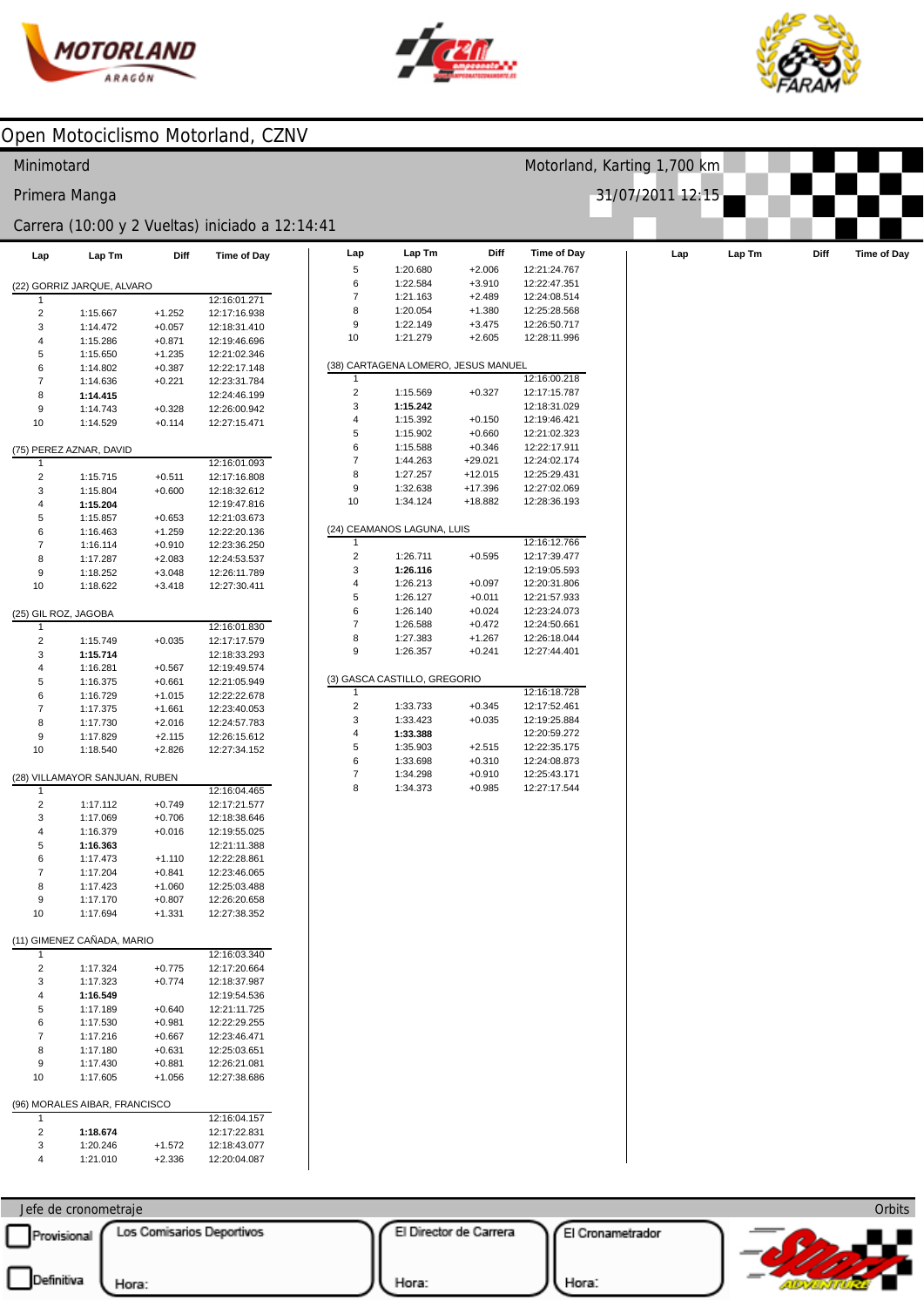





# **Clasificado por vueltas**

| Minimotard     |    |                                                 |             |                  | Motorland, Karting 1,700 km |                       |                  |
|----------------|----|-------------------------------------------------|-------------|------------------|-----------------------------|-----------------------|------------------|
| Segunda Manga  |    |                                                 |             | 31/07/2011 14:15 |                             |                       |                  |
|                |    | Carrera (10:00 y 2 Vueltas) iniciado a 14:28:26 |             |                  |                             |                       |                  |
| Pos.           |    | N° Nombre                                       | <b>VIts</b> | Total T°         | Dif. $1^\circ$              | <b>Mejor Tm Clase</b> |                  |
|                | 22 | GORRIZ JARQUE, ALVARO                           | 10          | 12:36.746        |                             | 1:14.786              | Minimotard-Open  |
| 2              | 38 | CARTAGENA LOMERO, JESUS MANUEL                  | 10          | 12:47.894        | 11.148                      | 1:15.016              | Minimotard-Open  |
| 3              | 75 | PEREZ AZNAR, DAVID                              | 10          | 12:48.195        | 11.449                      | 1:15.448              | Minimotard-Open  |
| 4              | 25 | GIL ROZ, JAGOBA                                 | 10          | 12:57.005        | 20.259                      | 1:16.335              | Minimotard-Serie |
| 5              | 96 | MORALES AIBAR, FRANCISCO                        | 10          | 13:01.546        | 24.800                      | 1:17.411              | Minimotard-Serie |
| 6              | 11 | GIMENEZ CAÑADA, MARIO                           | 10          | 13:07.449        | 30.703                      | 1:17.551              | Minimotard-Serie |
|                | 28 | VILLAMAYOR SANJUAN, RUBEN                       | 10          | 13:29.002        | 52.256                      | 1:16.051              | Minimotard-Open  |
| 8              | 24 | CEAMANOS LAGUNA, LUIS                           | 9           | 13:06.929        | 1 Vuelta                    | 1:26.002              | Minimotard-Serie |
| 9              | 3  | GASCA CASTILLO, GREGORIO                        | 9           | 14:10.064        | 1 Vuelta                    | 1:33.004              | Minimotard-Open  |
| No clasificado |    |                                                 |             |                  |                             |                       |                  |
| <b>NE</b>      | 73 | CURIEL GONZALEZ, CARLOS                         |             |                  | <b>NE</b>                   |                       | Minimotard-Open  |
| NE.            | 45 | MOYANO GIMENO, JOSE ANTONIO                     |             |                  | NE                          |                       | Minimotard-Serie |

| <b>Margin of Victory</b>   | Avg. Speed                | Best Lap Tm            | <b>Best Spd</b>  | Best Lap by                |
|----------------------------|---------------------------|------------------------|------------------|----------------------------|
| 11.148                     | 80,873                    | 1:14.786               | 81,833           | 22 - GORRIZ JARQUE, ALVARO |
| Jefe de cronometraje       |                           |                        |                  | <b>Orbits</b>              |
| Provisional                | Los Comisarios Deportivos | El Director de Carrera | El Cronametrador |                            |
| <b>Definitiva</b><br>Hora: |                           | Hora:                  | Hora:            |                            |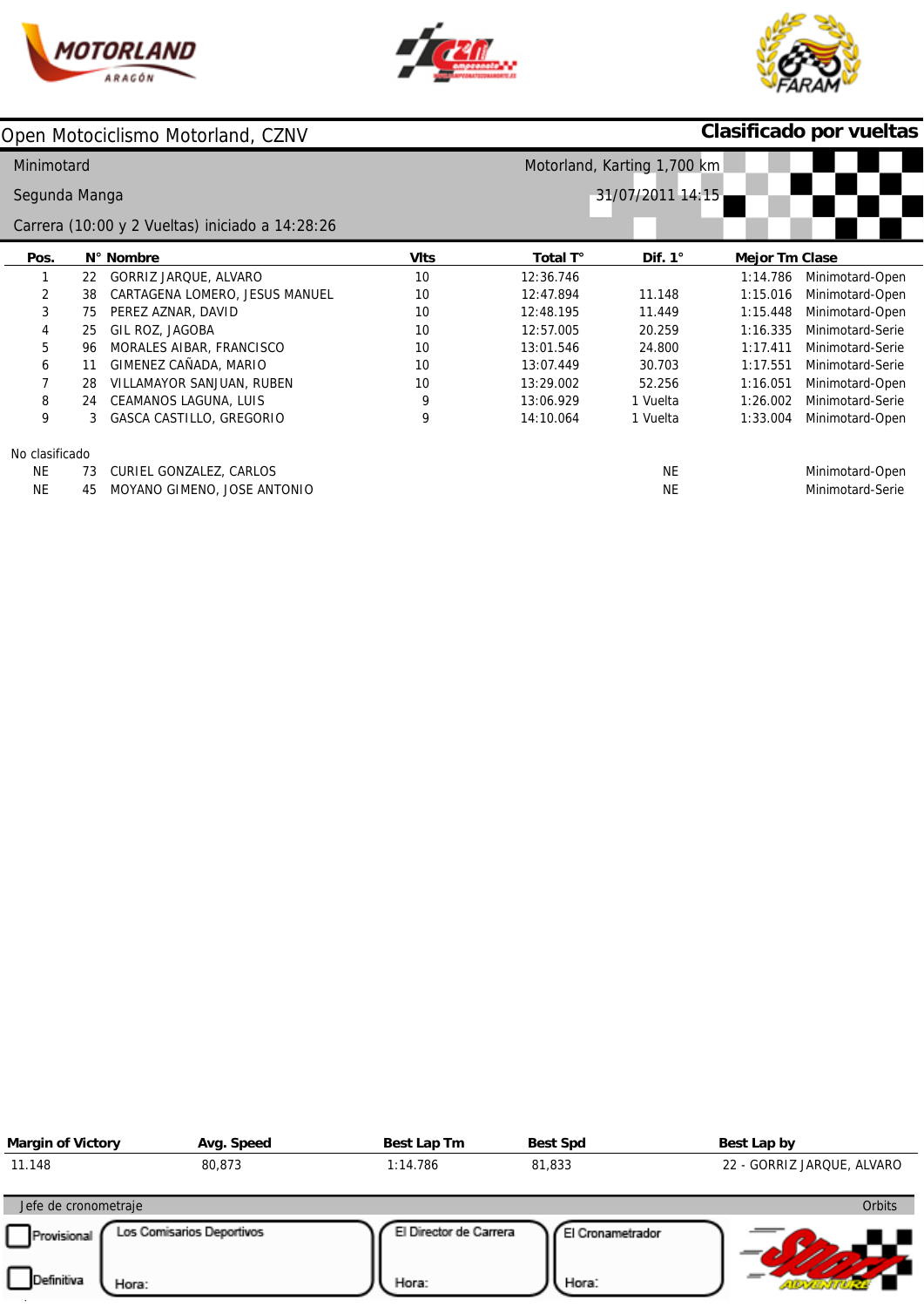





|                  |    | Open Motociclismo Motorland, CZNV               |             |           |                             |                       | Clasificado por vueltas |
|------------------|----|-------------------------------------------------|-------------|-----------|-----------------------------|-----------------------|-------------------------|
| Minimotard       |    |                                                 |             |           | Motorland, Karting 1,700 km |                       |                         |
| Segunda Manga    |    |                                                 |             |           | 31/07/2011 14:15            |                       |                         |
|                  |    | Carrera (10:00 y 2 Vueltas) iniciado a 14:28:26 |             |           |                             |                       |                         |
| Pos.             |    | N° Nombre                                       | <b>VIts</b> | Total T°  | Dif. $1^\circ$              | <b>Mejor Tm Clase</b> |                         |
| Minimotard-Open  |    |                                                 |             |           |                             |                       |                         |
|                  | 22 | GORRIZ JARQUE, ALVARO                           | 10          | 12:36.746 |                             | 1:14.786              | Minimotard-Open         |
| 2                | 38 | CARTAGENA LOMERO, JESUS MANUEL                  | 10          | 12:47.894 | 11.148                      | 1:15.016              | Minimotard-Open         |
| 3                | 75 | PEREZ AZNAR, DAVID                              | 10          | 12:48.195 | 11.449                      | 1:15.448              | Minimotard-Open         |
| 4                | 28 | VILLAMAYOR SANJUAN, RUBEN                       | 10          | 13:29.002 | 52.256                      | 1:16.051              | Minimotard-Open         |
| 5                | 3  | <b>GASCA CASTILLO, GREGORIO</b>                 | 9           | 14:10.064 | 1 Vuelta                    | 1:33.004              | Minimotard-Open         |
| No clasificado   |    |                                                 |             |           |                             |                       |                         |
| <b>NE</b>        | 73 | CURIEL GONZALEZ, CARLOS                         |             |           | <b>NE</b>                   |                       | Minimotard-Open         |
| Minimotard-Serie |    |                                                 |             |           |                             |                       |                         |
|                  | 25 | GIL ROZ, JAGOBA                                 | 10          | 12:57.005 |                             | 1:16.335              | Minimotard-Serie        |
| 2                | 96 | MORALES AIBAR, FRANCISCO                        | 10          | 13:01.546 | 4.541                       | 1:17.411              | Minimotard-Serie        |
| 3                | 11 | GIMENEZ CAÑADA, MARIO                           | 10          | 13:07.449 | 10.444                      | 1:17.551              | Minimotard-Serie        |
| 4                | 24 | CEAMANOS LAGUNA, LUIS                           | 9           | 13:06.929 | 1 Vuelta                    | 1:26.002              | Minimotard-Serie        |
| No clasificado   |    |                                                 |             |           |                             |                       |                         |
| <b>NE</b>        | 45 | MOYANO GIMENO, JOSE ANTONIO                     |             |           | NE                          |                       | Minimotard-Serie        |

| <b>Margin of Victory</b> | Avg. Speed                | Best Lap Tm            | <b>Best Spd</b>  | Best Lap by                |
|--------------------------|---------------------------|------------------------|------------------|----------------------------|
| 11.148                   | 80,873                    | 1:14.786               | 81,833           | 22 - GORRIZ JARQUE, ALVARO |
| Jefe de cronometraje     |                           |                        |                  | Orbits                     |
| Provisional              | Los Comisarios Deportivos | El Director de Carrera | El Cronametrador |                            |
| Definitiva<br>Hora:      |                           | Hora:                  | Hora:            |                            |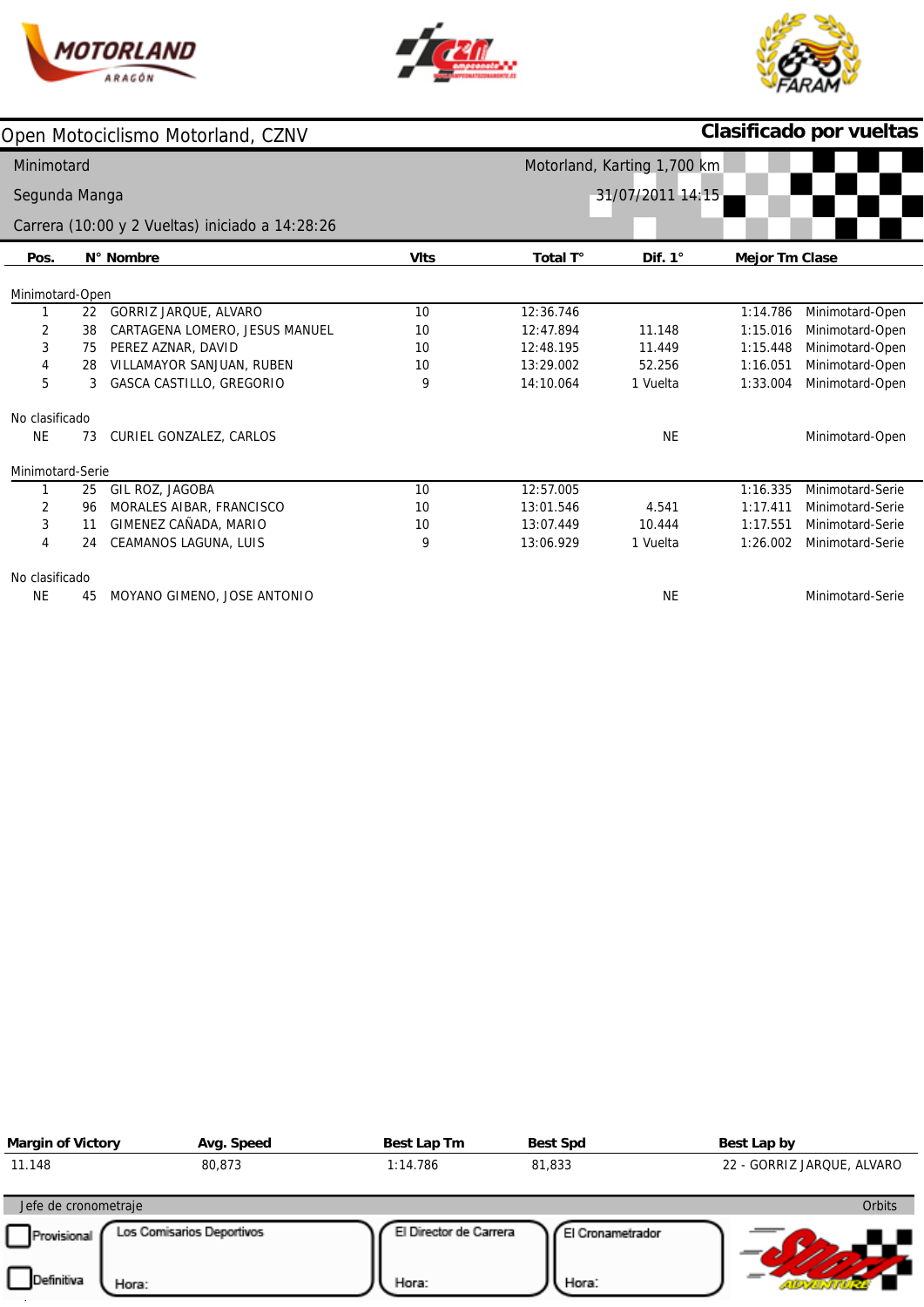



Motorland, Karting 1,700 km

31/07/2011 14:15



### Open Motociclismo Motorland, CZNV

#### Minimotard

#### Segunda Manga

## Carrera (10:00 y 2 Vueltas) iniciado a  $14:28$ :

| Lap            | Lap Tm                              | Diff     | <b>Time of Day</b> |
|----------------|-------------------------------------|----------|--------------------|
|                | (22) GORRIZ JARQUE, ALVARO          |          |                    |
| 1              |                                     |          | 14:29:46.416       |
| 2              | 1:15.332                            | $+0.546$ | 14:31:01.748       |
| 3              | 1:15.641                            | $+0.855$ | 14:32:17.389       |
| 4              | 1:15.178                            | $+0.392$ | 14:33:32.567       |
| 5              | 1:15.121                            | $+0.335$ | 14:34:47.688       |
| 6              | 1:14.918                            | $+0.132$ | 14:36:02.606       |
| 7              | 1:14.786                            |          | 14:37:17.392       |
| 8              | 1:15.048                            | $+0.262$ | 14:38:32.440       |
| 9              | 1:15.038                            | $+0.252$ | 14:39:47.478       |
| 10             | 1:15.567                            | $+0.781$ | 14:41:03.045       |
|                | (38) CARTAGENA LOMERO, JESUS MANUEL |          |                    |
| 1              |                                     |          | 14:29:45.489       |
| 2              | 1:16.125                            | $+1.109$ | 14:31:01.614       |
| 3              | 1:16.584                            | $+1.568$ | 14:32:18.198       |
| 4              | 1:15.016                            |          | 14:33:33.214       |
| 5              | 1:15.580                            | $+0.564$ | 14:34:48.794       |
| 6              | 1:16.074                            | $+1.058$ | 14:36:04.868       |
| 7              | 1:16.153                            | $+1.137$ | 14:37:21.021       |
| 8              | 1:17.136                            | $+2.120$ | 14:38:38.157       |
| 9              | 1:18.903                            | $+3.887$ | 14:39:57.060       |
| 10             | 1:17.133                            | $+2.117$ | 14:41:14.193       |
|                |                                     |          |                    |
| 1              | (75) PEREZ AZNAR, DAVID             |          | 14:29:46.750       |
| 2              | 1:16.678                            | $+1.230$ | 14:31:03.428       |
| 3              | 1:16.820                            | $+1.372$ | 14:32:20.248       |
| 4              | 1:16.312                            | $+0.864$ | 14:33:36.560       |
| 5              | 1:16.444                            | $+0.996$ | 14:34:53.004       |
| 6              | 1:17.147                            | $+1.699$ | 14:36:10.151       |
| 7              | 1:16.534                            |          | 14:37:26.685       |
|                |                                     | $+1.086$ |                    |
| 8              | 1:16.572                            | $+1.124$ | 14:38:43.257       |
| 9              | 1:15.789                            | $+0.341$ | 14:39:59.046       |
| 10             | 1:15.448                            |          | 14:41:14.494       |
|                | (25) GIL ROZ, JAGOBA                |          |                    |
| 1              |                                     |          | 14:29:47.086       |
| $\overline{2}$ | 1:16.822                            | $+0.487$ | 14:31:03.908       |
| 3              | 1:16.578                            | $+0.243$ | 14:32:20.486       |
| 4              | 1:16.335                            |          | 14:33:36.821       |
| 5              | 1:17.336                            | $+1.001$ | 14:34:54.157       |
| 6              | 1:17.299                            | $+0.964$ | 14:36:11.456       |
| 7              | 1:17.021                            | $+0.686$ | 14:37:28.477       |
| 8              | 1:17.595                            | $+1.260$ | 14:38:46.072       |
| 9              | 1:17.970                            | $+1.635$ | 14:40:04.042       |
| 10             | 1:19.262                            | $+2.927$ | 14:41:23.304       |
|                | (96) MORALES AIBAR, FRANCISCO       |          |                    |
| 1              |                                     |          | 14:29:47.903       |
| 2              | 1:17.411                            |          | 14:31:05.314       |
| 3              | 1:17.479                            | $+0.068$ | 14:32:22.793       |
| 4              | 1:17.692                            | $+0.281$ | 14:33:40.485       |
| 5              | 1:17.701                            | $+0.290$ | 14:34:58.186       |
| 6              | 1:17.515                            | $+0.104$ | 14:36:15.701       |
| 7              | 1:17.555                            | $+0.144$ | 14:37:33.256       |
| 8              | 1:17.738                            | $+0.327$ | 14:38:50.994       |
| 9              | 1:18.352                            | $+0.941$ | 14:40:09.346       |
| 10             | 1:18.499                            | $+1.088$ | 14:41:27.845       |
|                | (11) GIMENEZ CAÑADA, MARIO          |          |                    |
| 1              |                                     |          | 14:29:47.353       |
|                |                                     |          |                    |
| 2              | 1:21.812                            | +4.261   | 14:31:09.165       |
| 3              | 1:18.052                            | $+0.501$ | 14:32:27.217       |
| 4              | 1:18.063                            | $+0.512$ | 14:33:45.280       |

|                         |                                |          | rrera (10:00 y 2 Vueltas) iniciado a 14:28:26 |                         |                                |             |              |     |        |      |  |
|-------------------------|--------------------------------|----------|-----------------------------------------------|-------------------------|--------------------------------|-------------|--------------|-----|--------|------|--|
| Lap                     | Lap Tm                         | Diff     | <b>Time of Day</b>                            | Lap                     | Lap Tm                         | <b>Diff</b> | Time of Day  | Lap | Lap Tm | Diff |  |
|                         |                                |          |                                               | 5                       | 1:17.551                       |             | 14:35:02.831 |     |        |      |  |
|                         | GORRIZ JARQUE, ALVARO          |          |                                               | 6                       | 1:17.638                       | $+0.087$    | 14:36:20.469 |     |        |      |  |
|                         |                                |          | 14:29:46.416                                  | 7                       | 1:18.850                       | $+1.299$    | 14:37:39.319 |     |        |      |  |
| $\overline{2}$          | 1:15.332                       | $+0.546$ | 14:31:01.748                                  | 8                       | 1:17.564                       | $+0.013$    | 14:38:56.883 |     |        |      |  |
| 3                       | 1:15.641                       | $+0.855$ | 14:32:17.389                                  | 9                       | 1:18.582                       | $+1.031$    | 14:40:15.465 |     |        |      |  |
| 4                       | 1:15.178                       | $+0.392$ | 14:33:32.567                                  | 10                      | 1:18.283                       | $+0.732$    | 14:41:33.748 |     |        |      |  |
| 5                       | 1:15.121                       | $+0.335$ | 14:34:47.688                                  |                         |                                |             |              |     |        |      |  |
| 6                       | 1:14.918                       | $+0.132$ | 14:36:02.606                                  |                         | (28) VILLAMAYOR SANJUAN, RUBEN |             |              |     |        |      |  |
| $\boldsymbol{7}$        | 1:14.786                       |          | 14:37:17.392                                  | 1                       |                                |             | 14:29:48.365 |     |        |      |  |
| 8                       | 1:15.048                       | $+0.262$ | 14:38:32.440                                  | $\overline{\mathbf{c}}$ | 1:16.268                       | $+0.217$    | 14:31:04.633 |     |        |      |  |
| 9                       | 1:15.038                       | $+0.252$ | 14:39:47.478                                  | 3                       | 1:16.250                       | $+0.199$    | 14:32:20.883 |     |        |      |  |
| 10                      | 1:15.567                       | $+0.781$ | 14:41:03.045                                  | 4                       | 1:16.051                       |             | 14:33:36.934 |     |        |      |  |
|                         |                                |          |                                               | 5                       | 1:16.455                       | $+0.404$    | 14:34:53.389 |     |        |      |  |
|                         | CARTAGENA LOMERO, JESUS MANUEL |          |                                               | 6                       | 1:16.559                       | $+0.508$    | 14:36:09.948 |     |        |      |  |
|                         |                                |          | 14:29:45.489                                  | 7                       | 1:16.666                       | $+0.615$    | 14:37:26.614 |     |        |      |  |
| $\overline{2}$          | 1:16.125                       | $+1.109$ | 14:31:01.614                                  | 8                       | 1:16.724                       | $+0.673$    | 14:38:43.338 |     |        |      |  |
| 3                       | 1:16.584                       | $+1.568$ | 14:32:18.198                                  | 9                       | 1:41.922                       | $+25.871$   | 14:40:25.260 |     |        |      |  |
| 4                       | 1:15.016                       |          | 14:33:33.214                                  | 10                      | 1:30.041                       | $+13.990$   | 14:41:55.301 |     |        |      |  |
| 5                       | 1:15.580                       | $+0.564$ | 14:34:48.794                                  |                         |                                |             |              |     |        |      |  |
| 6                       | 1:16.074                       | $+1.058$ | 14:36:04.868                                  |                         | (24) CEAMANOS LAGUNA, LUIS     |             |              |     |        |      |  |
| $\boldsymbol{7}$        | 1:16.153                       | $+1.137$ | 14:37:21.021                                  |                         |                                |             | 14:29:56.422 |     |        |      |  |
| 8                       | 1:17.136                       | $+2.120$ | 14:38:38.157                                  | $\overline{\mathbf{c}}$ | 1:26.002                       |             | 14:31:22.424 |     |        |      |  |
| 9                       | 1:18.903                       | $+3.887$ | 14:39:57.060                                  | 3                       | 1:26.012                       | $+0.010$    | 14:32:48.436 |     |        |      |  |
| 10                      | 1:17.133                       | $+2.117$ | 14:41:14.193                                  | 4                       | 1:26.433                       | $+0.431$    | 14:34:14.869 |     |        |      |  |
|                         |                                |          |                                               | 5                       | 1:26.035                       | $+0.033$    | 14:35:40.904 |     |        |      |  |
|                         | PEREZ AZNAR, DAVID             |          |                                               | 6                       | 1:26.301                       | $+0.299$    | 14:37:07.205 |     |        |      |  |
|                         |                                |          | 14:29:46.750                                  | 7                       | 1:27.903                       | $+1.901$    | 14:38:35.108 |     |        |      |  |
| $\overline{c}$          | 1:16.678                       | $+1.230$ | 14:31:03.428                                  | 8                       | 1:28.663                       | $+2.661$    | 14:40:03.771 |     |        |      |  |
| 3                       | 1:16.820                       | $+1.372$ | 14:32:20.248                                  | 9                       | 1:29.457                       | $+3.455$    | 14:41:33.228 |     |        |      |  |
| 4                       | 1:16.312                       | $+0.864$ | 14:33:36.560                                  |                         |                                |             |              |     |        |      |  |
| 5                       | 1:16.444                       | $+0.996$ | 14:34:53.004                                  |                         | (3) GASCA CASTILLO, GREGORIO   |             |              |     |        |      |  |
| 6                       | 1:17.147                       | $+1.699$ | 14:36:10.151                                  | 1                       |                                |             | 14:30:03.844 |     |        |      |  |
| 7                       | 1:16.534                       | $+1.086$ | 14:37:26.685                                  | $\sqrt{2}$              | 1:33.004                       |             | 14:31:36.848 |     |        |      |  |
| 8                       | 1:16.572                       | $+1.124$ | 14:38:43.257                                  | 3                       | 1:34.288                       | $+1.284$    | 14:33:11.136 |     |        |      |  |
| 9                       | 1:15.789                       | $+0.341$ | 14:39:59.046                                  | 4                       | 1:33.776                       | $+0.772$    | 14:34:44.912 |     |        |      |  |
| 10                      | 1:15.448                       |          | 14:41:14.494                                  | 5                       | 1:36.140                       | $+3.136$    | 14:36:21.052 |     |        |      |  |
|                         |                                |          |                                               | 6                       | 1:33.972                       | $+0.968$    | 14:37:55.024 |     |        |      |  |
|                         | GIL ROZ, JAGOBA                |          |                                               | 7                       | 1:33.830                       | $+0.826$    | 14:39:28.854 |     |        |      |  |
| $\overline{1}$          |                                |          | 14:29:47.086                                  | 8<br>9                  | 1:33.685                       | $+0.681$    | 14:41:02.539 |     |        |      |  |
| $\overline{\mathbf{c}}$ | 1:16.822                       | $+0.487$ | 14:31:03.908                                  |                         | 1:33.824                       | $+0.820$    | 14:42:36.363 |     |        |      |  |
| 3                       | 1:16.578                       | $+0.243$ | 14:32:20.486                                  |                         |                                |             |              |     |        |      |  |
| 4                       | 1:16.335                       |          | 14:33:36.821                                  |                         |                                |             |              |     |        |      |  |
| 5                       | 1:17.336                       | $+1.001$ | 14:34:54.157                                  |                         |                                |             |              |     |        |      |  |
| 6                       | 1:17.299                       | $+0.964$ | 14:36:11.456                                  |                         |                                |             |              |     |        |      |  |
| $\overline{7}$          | 1:17.021                       | $+0.686$ | 14:37:28.477                                  |                         |                                |             |              |     |        |      |  |
| 8                       | 1:17.595                       | $+1.260$ | 14:38:46.072                                  |                         |                                |             |              |     |        |      |  |
| 9                       | 1:17.970                       | $+1.635$ | 14:40:04.042                                  |                         |                                |             |              |     |        |      |  |
| 10                      | 1:19.262                       | $+2.927$ | 14:41:23.304                                  |                         |                                |             |              |     |        |      |  |
|                         | MORALES AIBAR, FRANCISCO       |          |                                               |                         |                                |             |              |     |        |      |  |
|                         |                                |          | 14:29:47.903                                  |                         |                                |             |              |     |        |      |  |
| $\overline{2}$          | 1:17.411                       |          | 14:31:05.314                                  |                         |                                |             |              |     |        |      |  |
| 3                       | 1:17.479                       | $+0.068$ | 14:32:22.793                                  |                         |                                |             |              |     |        |      |  |
| $\overline{4}$          | 1:17.692                       | $+0.281$ | 14:33:40.485                                  |                         |                                |             |              |     |        |      |  |
|                         |                                |          |                                               |                         |                                |             |              |     |        |      |  |

Jefe de cronometraje Provisional Los Comisarios Deportivos

 $\overline{\phantom{a}}$ 

El Director de Carrera

El Cronametrador



Hora:

Hora: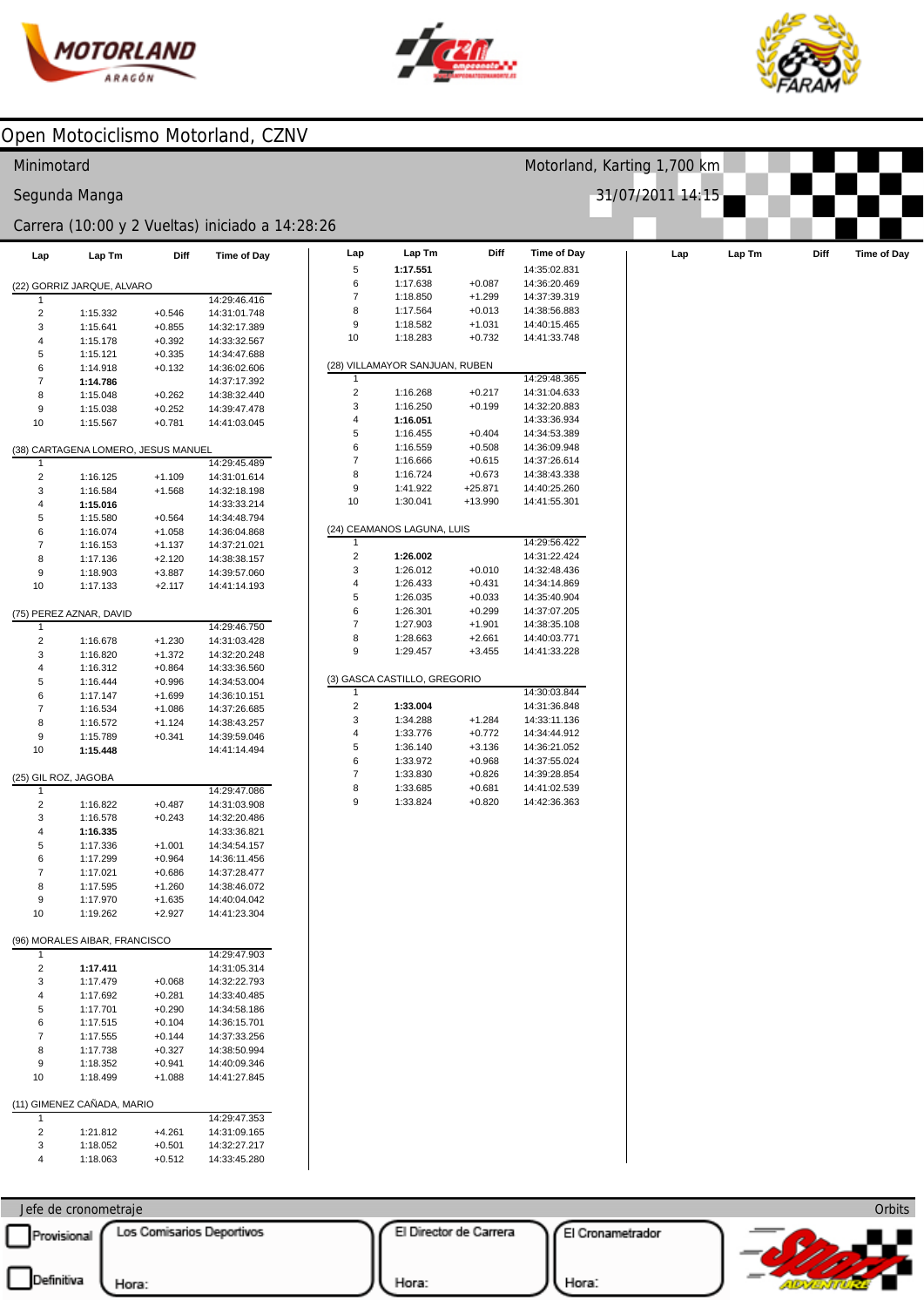





#### **Pos.** Minimotard-Open  $\overline{2}$  Minimotard-Serie **N° Nombre** GORRIZ JARQUE, ALVARO PEREZ AZNAR, DAVID CARTAGENA LOMERO, JESUS MANUEL VILLAMAYOR SANJUAN, RUBEN GASCA CASTILLO, GREGORIO CURIEL GONZALEZ, CARLOS GIL ROZ, JAGOBA MORALES AIBAR, FRANCISCO GIMENEZ CAÑADA, MARIO CEAMANOS LAGUNA, LUIS MOYANO GIMENO, JOSE ANTONIO **T. puntos 1ª C 2ª C Club** Mc. Bajo Aragón A.D. Aragon Sport A.D. Aragon Sport Pm. Oscense Mc. Fuentes T.S.R. Mc. Calatayud A.D. Aragon Sport T.S.R. Mc. Fuentes Minimotard Final Minimotard Motorland, Karting 1,700 km

| Jefe de cronometraje |                           |                        |                 | <b>Orbits</b> |
|----------------------|---------------------------|------------------------|-----------------|---------------|
| Provisional          | Los Comisarios Deportivos | El Director de Carrera | l Cronametrador |               |
| Definitiva           | Hora:                     | Hora:                  | Hora:           |               |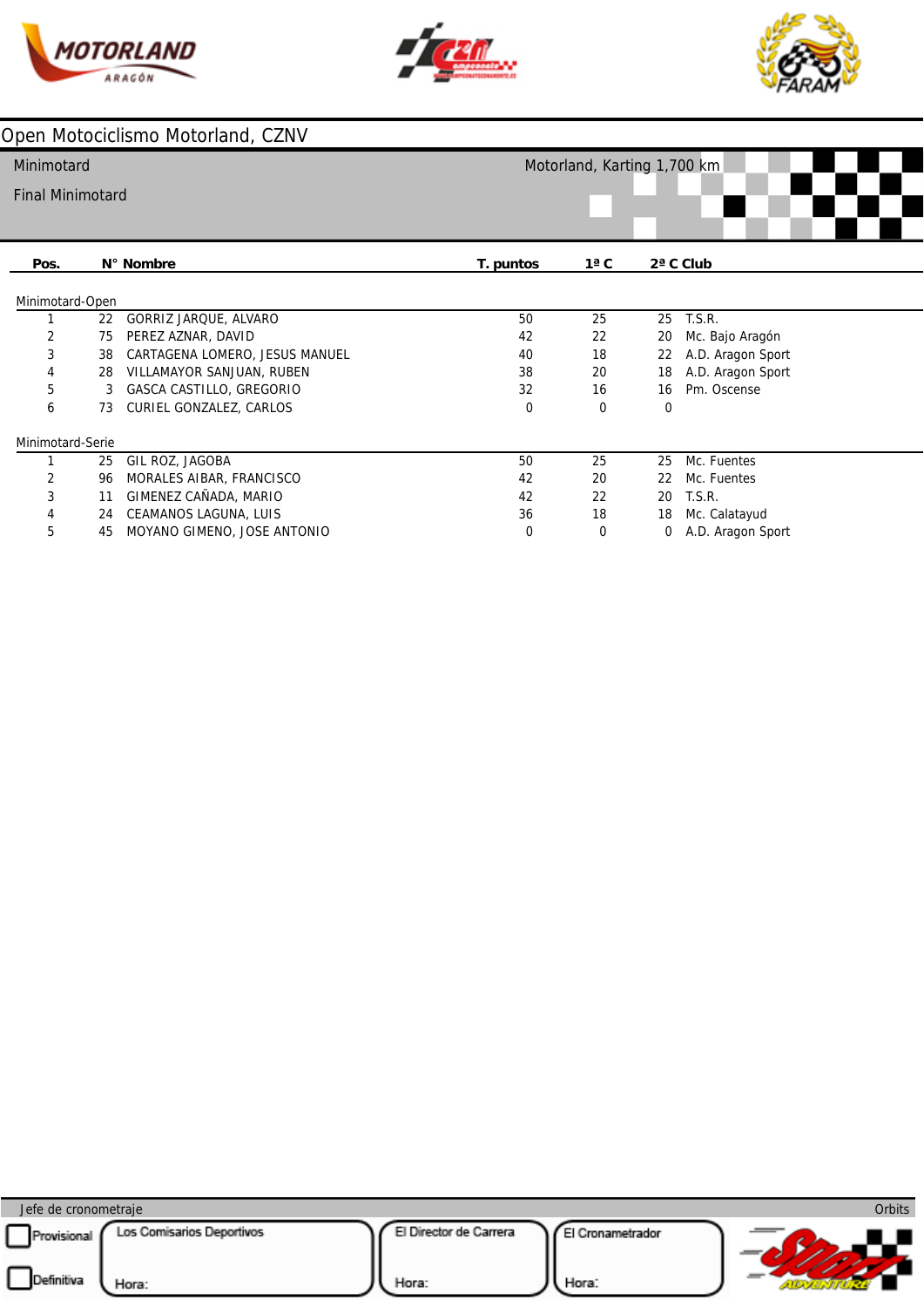





|    |                                 | Clase                                                                                                                             | Mejor Tm | Dif. $1^\circ$ | En VIt. Club |                                                                                           |
|----|---------------------------------|-----------------------------------------------------------------------------------------------------------------------------------|----------|----------------|--------------|-------------------------------------------------------------------------------------------|
| 18 | PERALES SALVADOR, RAUL          | Supermoto Open                                                                                                                    | 1:06.394 |                | 6            | <b>T.S.R.</b>                                                                             |
| 55 | <b>GARCIA FERRER, DANIEL</b>    | Supermoto Open                                                                                                                    | 1:06.480 | 0.086          | 5            | C.D. DORSAL 23                                                                            |
| 10 | SARASOLA NICOLAS, EGOITZ        | Supermoto Open                                                                                                                    | 1:06.558 | 0.164          | 4            | Fly Group mc.                                                                             |
| 77 | MARTINEZ ALVAREZ, FRANCISCO     | Supermoto Open                                                                                                                    | 1:07.864 | 1.470          |              |                                                                                           |
| 60 | ARRUABARRENA OLAZABAL, ANDOITZ  | Supermoto Open                                                                                                                    | 1:08.787 | 2.393          |              | Fly Group mc.                                                                             |
| 74 | ESTEFANO PIRIS, LUIS MARI       | Supermoto Open                                                                                                                    | 1:09.220 | 2.826          | 8            |                                                                                           |
| 38 | CIUDAD RODRIGO, JUAN CARLOS     | Supermoto Open                                                                                                                    | 1:10.935 | 4.541          | 5            | Mc. Salvador                                                                              |
|    | GIMENEZ LORENTE, RUBEN          | Supermoto Open                                                                                                                    | 1:10.998 | 4.604          |              | Supermotard Aragón                                                                        |
| 19 | GAGO BADIA, LUIS ANTONIO        | Supermoto Open                                                                                                                    | 1:11.229 | 4.835          | 3            | R.J. Sport                                                                                |
| 90 | LATORRE USAN, VICTOR            | Supermoto Open                                                                                                                    | 1:11.311 | 4.917          | 6            | Tauste Mc.                                                                                |
| 15 | ECAY GOTI, BORJA                | Supermoto Open                                                                                                                    |          |                |              | Gernika Off road                                                                          |
| 82 | <b>GARITANO ROSALES, IMANOL</b> | Supermoto Open                                                                                                                    |          |                | 0            | Gernika Off road                                                                          |
| 85 | VAZQUEZ DOBARAN, ENDIKA         | Supermoto Open                                                                                                                    |          |                |              | Gernika Off road                                                                          |
|    |                                 | Open Motociclismo Motorland, CZNV<br>SuperMotard<br>SuperMotard<br>Práctica (15:00 Tiempo) iniciado a 8:20:01<br>$N^{\circ}$ Team |          |                |              | Clasificado por mejor tiempo de vuelta<br>Motorland, Karting 1,700 km<br>31/07/2011 08:20 |

| Jefe de cronometraje      |                                    |                                 |                          | Orbits |
|---------------------------|------------------------------------|---------------------------------|--------------------------|--------|
| Provisional<br>Definitiva | Los Comisarios Deportivos<br>Hora: | El Director de Carrera<br>Hora: | I Cronametrador<br>Hora: |        |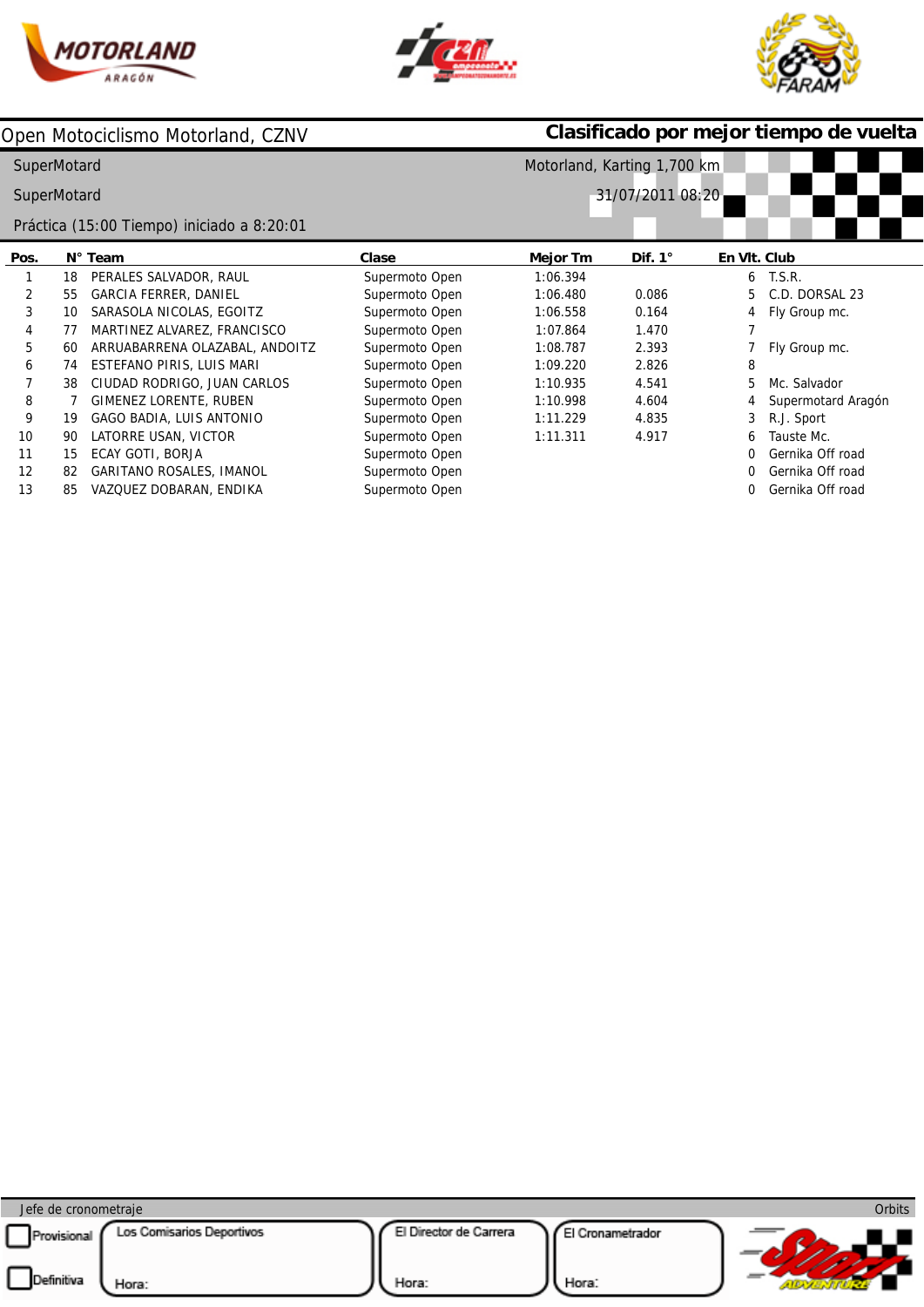





| Open Motociclismo Motorland, CZNV |                                |                                                              |                                                  | Clasificado por mejor tiempo de vuelta |              |                    |  |  |  |
|-----------------------------------|--------------------------------|--------------------------------------------------------------|--------------------------------------------------|----------------------------------------|--------------|--------------------|--|--|--|
|                                   |                                |                                                              | Motorland, Karting 1,700 km                      |                                        |              |                    |  |  |  |
|                                   |                                |                                                              |                                                  |                                        |              |                    |  |  |  |
|                                   |                                |                                                              |                                                  |                                        |              |                    |  |  |  |
|                                   |                                | Clase                                                        | Mejor Tm                                         | Dif. $1^\circ$                         | En VIt. Club |                    |  |  |  |
| 18                                | PERALES SALVADOR, RAUL         | Supermoto Open                                               | 1:05.439                                         |                                        | 4            | T.S.R.             |  |  |  |
| 55                                | <b>GARCIA FERRER, DANIEL</b>   | Supermoto Open                                               | 1:05.458                                         | 0.019                                  | 4            | C.D. DORSAL 23     |  |  |  |
| 10                                | SARASOLA NICOLAS, EGOITZ       | Supermoto Open                                               | 1:06.243                                         | 0.804                                  | 3            | Fly Group mc.      |  |  |  |
| 90                                | LATORRE USAN, VICTOR           | Supermoto Open                                               | 1:06.751                                         | 1.312                                  | 5            | Tauste Mc.         |  |  |  |
| 82                                | GARITANO ROSALES, IMANOL       | Supermoto Open                                               | 1:07.097                                         | 1.658                                  | 3            | Gernika Off road   |  |  |  |
| 74                                | ESTEFANO PIRIS, LUIS MARI      | Supermoto Open                                               | 1:07.230                                         | 1.791                                  | 6            |                    |  |  |  |
| 77                                | MARTINEZ ALVAREZ, FRANCISCO    | Supermoto Open                                               | 1:07.267                                         | 1.828                                  | 5            |                    |  |  |  |
| 60                                | ARRUABARRENA OLAZABAL, ANDOITZ | Supermoto Open                                               | 1:07.340                                         | 1.901                                  | 5            | Fly Group mc.      |  |  |  |
| 19                                | GAGO BADIA, LUIS ANTONIO       | Supermoto Open                                               | 1:08.325                                         | 2.886                                  |              | R.J. Sport         |  |  |  |
|                                   | GIMENEZ LORENTE, RUBEN         | Supermoto Open                                               | 1:08.716                                         | 3.277                                  | 8            | Supermotard Aragón |  |  |  |
| 38                                | CIUDAD RODRIGO, JUAN CARLOS    | Supermoto Open                                               | 1:09.438                                         | 3.999                                  | 6            | Mc. Salvador       |  |  |  |
| 85                                | VAZQUEZ DOBARAN, ENDIKA        | Supermoto Open                                               | 1:09.447                                         | 4.008                                  | 6            | Gernika Off road   |  |  |  |
| 15                                | ECAY GOTI, BORJA               | Supermoto Open                                               | 1:09.921                                         | 4.482                                  | 6.           | Gernika Off road   |  |  |  |
|                                   |                                | SuperMotard<br><b>Entrenos Oficiales</b><br>$N^{\circ}$ Team | Clasificación (15:00 Tiempo) iniciado a 10:20:02 |                                        |              | 31/07/2011 10:20   |  |  |  |

Notificaciones

#10 penalización anulacion mejor tiempo por no asistir a Briefing

#74 penalización anulación mejor tiempo por no asistir Briefing

| Jefe de cronometraje |                           |                        |                  | Orbits |
|----------------------|---------------------------|------------------------|------------------|--------|
| Provisional          | Los Comisarios Deportivos | El Director de Carrera | El Cronametrador |        |
| Definitiva           | Hora:                     | Hora:                  | Hora:            |        |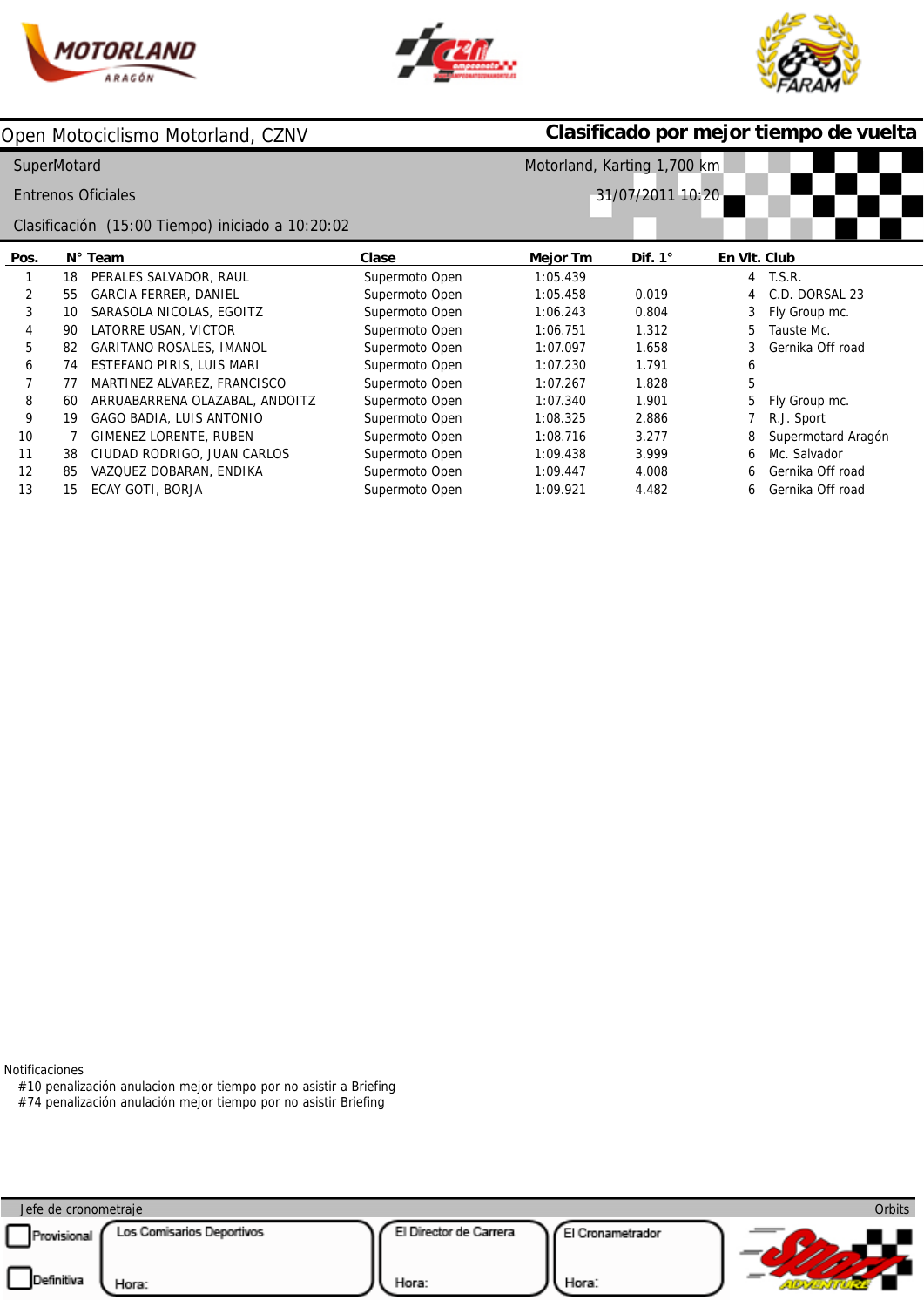



Motorland, Karting 1,700 km

31/07/2011 10:20



### Open Motociclismo Motorland, CZNV

#### SuperMotard

**Entrenos Oficiales** 

#### Clasificación (15:00 Tiempo) iniciado a 10:20:02

| Lap    | Lap Tm                         | Diff        | <b>Time of Day</b>           | Lap        |
|--------|--------------------------------|-------------|------------------------------|------------|
|        |                                |             |                              | 9          |
| 1      | (18) PERALES SALVADOR, RAUL    |             | 10:22:21.786                 | (77) MART  |
| 2      | 1:10.185                       | $+4.746$    | 10:23:31.971                 | 1          |
| 3      | 1:06.124                       | $+0.685$    | 10:24:38.095                 | 2          |
| 4      | 1:05.439                       |             | 10:25:43.534                 | 3          |
| 5      | 1:17.713                       | $+12.274$   | 10:27:01.247                 | 4          |
| 6      | 1:05.594                       | $+0.155$    | 10:28:06.841                 | 5          |
| 7      | 1:05.681                       | $+0.242$    | 10:29:12.522                 | 6          |
| 8      | 1:05.624                       | $+0.185$    | 10:30:18.146                 | 7          |
| 9      | 3:57.813                       | $+2:52.374$ | 10:34:15.959                 | 8          |
| 10     | 1:06.050                       | $+0.611$    | 10:35:22.009                 | (60) ARRU  |
|        | (55) GARCIA FERRER, DANIEL     |             |                              | 1          |
| 1      |                                |             | 10:22:02.200                 | 2          |
| 2      | 1:05.603                       | $+0.145$    | 10:23:07.803                 | 3          |
| 3      | 1:05.927                       | $+0.469$    | 10:24:13.730                 | 4          |
| 4      | 1:05.458                       |             | 10:25:19.188                 | 5          |
| 5      | 1:05.508                       | $+0.050$    | 10:26:24.696                 | 6<br>7     |
| 6      | 1:06.043                       | $+0.585$    | 10:27:30.739                 | 8          |
| 7      | 1:05.977                       | $+0.519$    | 10:28:36.716                 | 9          |
| 8      | 1:05.583                       | $+0.125$    | 10:29:42.299                 | 10         |
|        | (10) SARASOLA NICOLAS, EGOITZ  |             |                              | 11         |
| 1      |                                |             | 10:22:42.807                 |            |
| 2      | 1:06.606                       | $+0.363$    | 10:23:49.413                 | (19) GAGC  |
| 3      | 1:06.243                       |             | 10:24:55.656                 | 1          |
| 4      | 1:06.589                       | $+0.346$    | 10:26:02.245                 | 2          |
| 5      | 1:18.020                       | $+11.777$   | 10:27:20.265                 | 3          |
| 6      | 1:12.588                       | $+6.345$    | 10:28:32.853                 | 4          |
| 7      | 1:06.006                       | $-0.237$    | 10:29:38.859                 | 5          |
| 8      | 1:06.396                       | $+0.153$    | 10:30:45.255                 | 6<br>7     |
| 9      | 1:06.444                       | $+0.201$    | 10:31:51.699                 | 8          |
| 10     | 2:05.322                       | +59.079     | 10:33:57.021                 | 9          |
|        | (90) LATORRE USAN, VICTOR      |             |                              | 10         |
| 1      |                                |             | 10:21:28.095                 | 11         |
| 2      | 1:08.157                       | $+1.406$    | 10:22:36.252                 | (7) GIMEN  |
| 3      | 1:07.604                       | $+0.853$    | 10:23:43.856                 | 1          |
| 4      | 1:07.253                       | $+0.502$    | 10:24:51.109                 | 2          |
| 5<br>6 | 1:06.751                       | $+0.401$    | 10:25:57.860<br>10:27:05.012 | 3          |
| 7      | 1:07.152<br>1:08.097           | $+1.346$    | 10:28:13.109                 | 4          |
| 8      | 1:07.617                       | $+0.866$    | 10:29:20.726                 | 5          |
| 9      | 1:08.014                       | $+1.263$    | 10:30:28.740                 | 6          |
| 10     | 1:07.474                       | $+0.723$    | 10:31:36.214                 | 7          |
| 11     | 1:07.060                       | $+0.309$    | 10:32:43.274                 | 8          |
| 12     | 1:29.436                       | $+22.685$   | 10:34:12.710                 |            |
| 13     | 1:11.660                       | $+4.909$    | 10:35:24.370                 | (38) CIUDA |
|        |                                |             |                              | 2          |
| 1      | (82) GARITANO ROSALES, IMANOL  |             | 10:23:01.282                 | 3          |
| 2      | 1:07.766                       | $+0.669$    | 10:24:09.048                 | 4          |
| 3      | 1:07.097                       |             | 10:25:16.145                 | 5          |
| 4      | 1:07.477                       | $+0.380$    | 10:26:23.622                 | 6          |
| 5      | 1:07.247                       | $+0.150$    | 10:27:30.869                 | 7          |
|        | (74) ESTEFANO PIRIS, LUIS MARI |             |                              | 8          |
| 1      |                                |             | 10:23:45.641                 | (85) VAZQ  |
| 2      | 1:08.269                       | $+1.039$    | 10:24:53.910                 | 1          |
| 3      | 1:07.310                       | $+0.080$    | 10:26:01.220                 | 2          |
| 4      | 1:08.352                       | +1.122      | 10:27:09.572                 | 3          |
| 5      | 1:07.830                       | $+0.600$    | 10:28:17.402                 | 4          |
| 6      | 1:07.230                       |             | 10:29:24.632                 | 5          |
| 7      | 1:07.198                       | $-0.032$    | 10:30:31.830                 | 6          |
| 8      | 1:07.350                       | $+0.120$    | 10:31:39.180                 | 7          |

| 9              | Lap Tm                              | Diff                 | Time of Day                  |
|----------------|-------------------------------------|----------------------|------------------------------|
|                | 1:07.582                            | $+0.352$             | 10:32:46.762                 |
|                |                                     |                      |                              |
|                | (77) MARTINEZ ALVAREZ, FRANCISCO    |                      |                              |
| 1              |                                     |                      | 10:22:31.903                 |
| $\overline{2}$ | 1:09.134                            | +1.867               | 10:23:41.037                 |
| 3              | 1:07.361                            | $+0.094$             | 10:24:48.398                 |
| 4              | 1:07.271                            | $+0.004$             | 10:25:55.669                 |
| 5              | 1:07.267                            |                      | 10:27:02.936                 |
| 6<br>7         | 1:07.374<br>1:11.650                | $+0.107$<br>$+4.383$ | 10:28:10.310<br>10:29:21.960 |
| 8              | 1:07.305                            | $+0.038$             | 10:30:29.265                 |
|                |                                     |                      |                              |
|                | (60) ARRUABARRENA OLAZABAL, ANDOITZ |                      |                              |
| 1              |                                     |                      | 10:23:10.711                 |
| 2<br>3         | 1:09.030<br>1:07.589                | $+1.690$<br>$+0.249$ | 10:24:19.741<br>10:25:27.330 |
| 4              | 1:07.532                            | $+0.192$             | 10:26:34.862                 |
| 5              | 1:07.340                            |                      | 10:27:42.202                 |
| 6              | 1:07.667                            | $+0.327$             | 10:28:49.869                 |
| 7              | 1:08.147                            | $+0.807$             | 10:29:58.016                 |
| 8              | 1:40.810                            | +33.470              | 10:31:38.826                 |
| 9              | 1:27.536                            | +20.196              | 10:33:06.362                 |
| 10             | 1:11.849                            | $+4.509$             | 10:34:18.211                 |
| 11             | 1:07.631                            | $+0.291$             | 10:35:25.842                 |
|                |                                     |                      |                              |
| 1              | (19) GAGO BADIA, LUIS ANTONIO       |                      | 10:22:44.781                 |
| 2              | 1:10.797                            | $+2.472$             | 10:23:55.578                 |
| 3              | 1:09.163                            | $+0.838$             | 10:25:04.741                 |
| 4              | 1:19.050                            | $+10.725$            | 10:26:23.791                 |
| 5              | 1:14.972                            | $+6.647$             | 10:27:38.763                 |
| 6              | 1:12.268                            | $+3.943$             | 10:28:51.031                 |
| 7              | 1:08.325                            |                      | 10:29:59.356                 |
| 8              | 1:19.541                            | $+11.216$            | 10:31:18.897                 |
| 9              | 1:09.538                            | $+1.213$             | 10:32:28.435                 |
| 10             | 1:31.022                            | $+22.697$            | 10:33:59.457                 |
| 11             | 1:09.650                            | $+1.325$             | 10:35:09.107                 |
|                | (7) GIMENEZ LORENTE, RUBEN          |                      |                              |
| 1              |                                     |                      | 10:26:20.944                 |
| 2              | 1:09.584                            | $+0.868$             | 10:27:30.528                 |
| 3              | 1:08.733                            | $+0.017$             | 10:28:39.261                 |
| 4              | 1:09.209                            | $+0.493$             | 10:29:48.470                 |
| 5              | 1:08.866                            | $+0.150$             | 10:30:57.336                 |
| 6              | 1:53.021                            | $+44.305$            | 10:32:50.357                 |
| 7              | 1:26.204                            | $+17.488$            | 10:34:16.561                 |
| 8              | 1:08.716                            |                      | 10:35:25.277                 |
|                | CIUDAD RODRIGO, JUAN CARLOS         |                      |                              |
| (38)           |                                     |                      | 10:23:21.982                 |
| 1              |                                     |                      |                              |
| 2              | 1:10.492                            | $+1.054$             | 10:24:32.474                 |
| 3              | 1:10.215                            | $+0.777$             | 10:25:42.689                 |
| 4              | 1:10.121                            | $+0.683$             | 10:26:52.810                 |
| 5              | 1:26.393                            | $+16.955$            | 10:28:19.203                 |
| 6              | 1:09.438                            |                      | 10:29:28.641                 |
| 7              | 1:10.019                            | $+0.581$             | 10:30:38.660                 |
| 8              | 1:10.269                            | $+0.831$             | 10:31:48.929                 |
|                | (85) VAZQUEZ DOBARAN, ENDIKA        |                      |                              |
| 1              |                                     |                      | 10:22:29.128                 |
| 2              | 1:12.467                            | +3.020               | 10:23:41.595                 |
| 3              | 1:11.380                            | +1.933               | 10:24:52.975                 |
| 4              | 1:11.053                            | $+1.606$             | 10:26:04.028                 |
| 5              | 1:10.143                            | $+0.696$             | 10:27:14.171                 |
| 6<br>7         | 1:09.447<br>1:10.089                | $+0.642$             | 10:28:23.618<br>10:29:33.707 |

| Lap            | Lap Tm                | Diff     | Time of Day  |
|----------------|-----------------------|----------|--------------|
| 8              | 1:10.410              | $+0.963$ | 10:30:44.117 |
| 9              | 1:18.815              | $+9.368$ | 10:32:02.932 |
| 10             | 1:10.459              | $+1.012$ | 10:33:13.391 |
| 11             | 1:11.151              | $+1.704$ | 10:34:24.542 |
| 12             | 1:14.750              | $+5.303$ | 10:35:39.292 |
|                |                       |          |              |
|                | (15) ECAY GOTI, BORJA |          |              |
| 1              |                       |          | 10:23:51.324 |
| $\overline{2}$ | 1:12.834              | $+2.913$ | 10:25:04.158 |
| 3              | 1:11.317              | $+1.396$ | 10:26:15.475 |
| 4              | 1:10.324              | $+0.403$ | 10:27:25.799 |
| 5              | 1:10.445              | $+0.524$ | 10:28:36.244 |
| 6              | 1:09.921              |          | 10:29:46.165 |
| $\overline{7}$ | 1:10.874              | $+0.953$ | 10:30:57.039 |
| 8              | 1:11.148              | $+1.227$ | 10:32:08.187 |
| 9              | 1:10.097              | $+0.176$ | 10:33:18.284 |
| 10             | 1:10.054              | $+0.133$ | 10:34:28.338 |
| 11             | 1:11.143              | $+1.222$ | 10:35:39.481 |

Jefe de cronometraje Los Comisarios Deportivos El Director de Carrera El Cronametrador Provisional Definitiva Hora: Hora: Hora: AIDVA

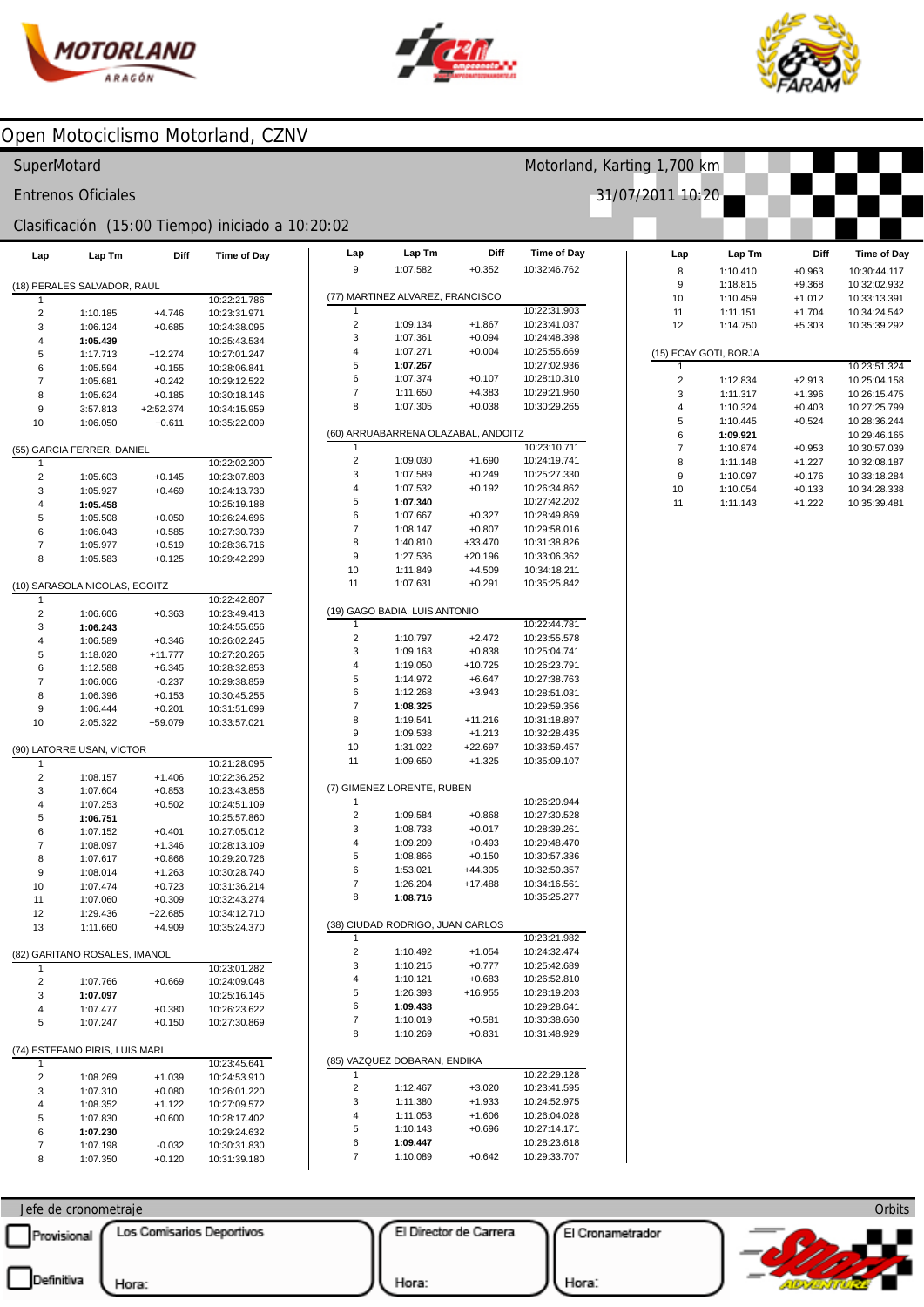





| Open Motociclismo Motorland, CZNV |                             |
|-----------------------------------|-----------------------------|
| SuperMotard                       | Motorland, Karting 1,700 km |
| Primera Manga                     | 31/07/2011 12:35            |
| Carrera (10:00 y 2 Vueltas)       |                             |



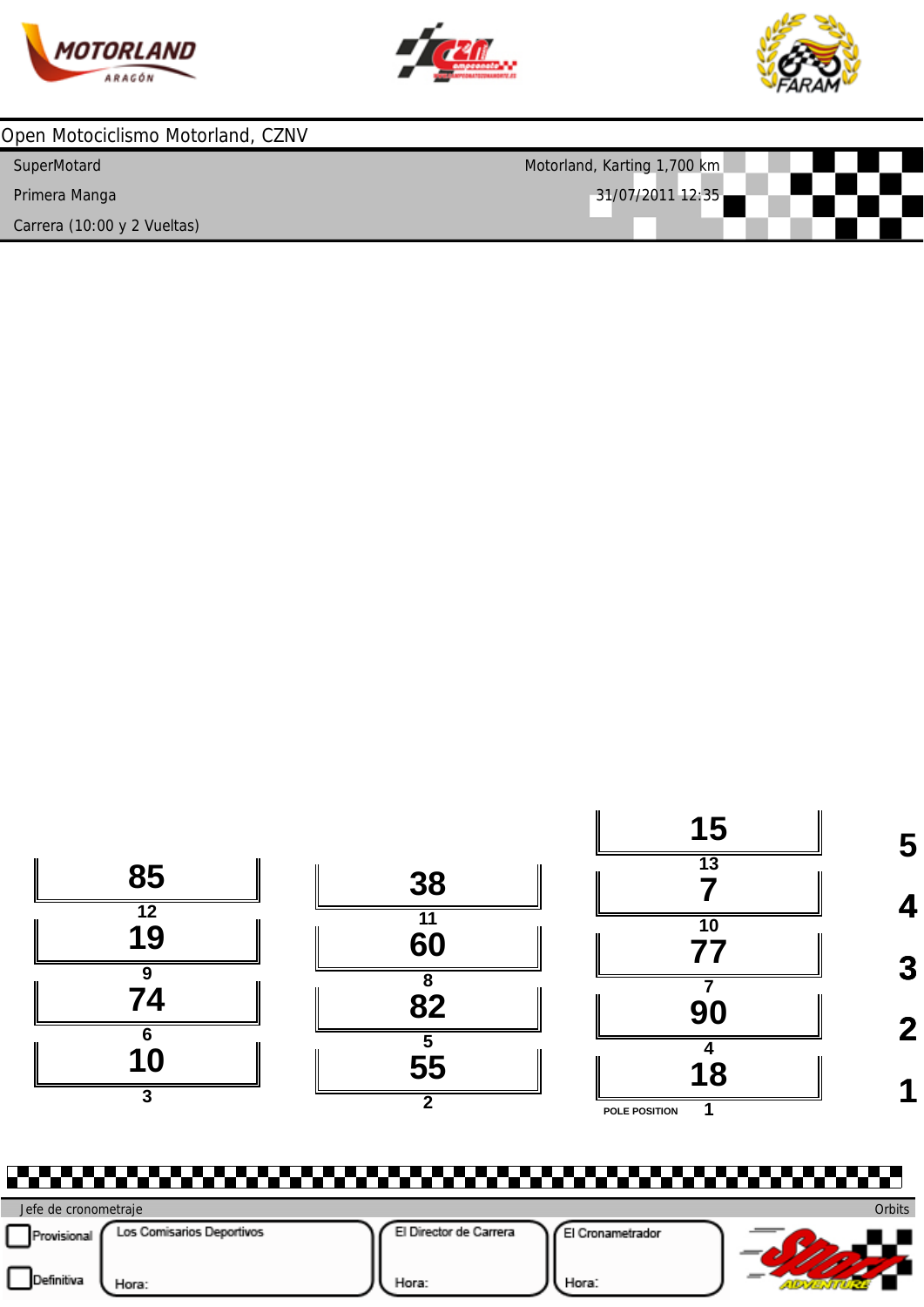





## **Clasificado por vueltas**

| SuperMotard    |    |                                                 |       | Motorland, Karting 1,700 km |           |                 |                        |
|----------------|----|-------------------------------------------------|-------|-----------------------------|-----------|-----------------|------------------------|
|                |    | Primera Manga                                   |       |                             |           |                 | 31/07/2011 12:35       |
|                |    | Carrera (10:00 y 2 Vueltas) iniciado a 12:40:51 |       |                             |           |                 |                        |
| Pos.           |    | N° Nombre                                       | VIts. | Dif. 1°                     | Total T°  | <b>Mejor Tm</b> | En VIt. Club           |
|                | 55 | GARCIA FERRER, DANIEL                           | 12    |                             | 13:17.689 | 1:05.549        | C.D. DORSAL 23<br>3    |
|                | 10 | SARASOLA NICOLAS, EGOITZ                        | 12    | 9.526                       | 13:27.215 | 1:06.366        | Fly Group mc.          |
| 3              | 90 | LATORRE USAN, VICTOR                            | 12    | 13.249                      | 13:30.938 | 1:06.839        | Tauste Mc.             |
|                | 82 | GARITANO ROSALES, IMANOL                        | 12    | 13.422                      | 13:31.111 | 1:06.334        | Gernika Off road       |
| 5              | 60 | ARRUABARRENA OLAZABAL, ANDOITZ                  | 12    | 13.905                      | 13:31.594 | 1:06.760        | Fly Group mc.<br>8     |
| 6              | 18 | PERALES SALVADOR, RAUL                          | 12    | 16.202                      | 13:33.891 | 1:05.616        | T.S.R.                 |
|                | 77 | MARTINEZ ALVAREZ, FRANCISCO                     | 12    | 23.476                      | 13:41.165 | 1:06.894        | 8                      |
| 8              | 74 | ESTEFANO PIRIS, LUIS MARI                       | 12    | 38.863                      | 13:56.552 | 1:07.333        | 10                     |
| 9              | 38 | CIUDAD RODRIGO, JUAN CARLOS                     | 12    | 41.416                      | 13:59.105 | 1:08.288        | Mc. Salvador<br>q      |
| 10             | 85 | VAZQUEZ DOBARAN, ENDIKA                         | 12    | 42.639                      | 14:00.328 | 1:08.950        | Gernika Off road<br>10 |
| 11             |    | GIMENEZ LORENTE, RUBEN                          | 12    | 58.963                      | 14:16.652 | 1:08.368        | Supermotard Ara        |
| No clasificado |    |                                                 |       |                             |           |                 |                        |
| <b>NT</b>      | 15 | ECAY GOTI, BORJA                                | 8     | <b>NT</b>                   | 9:23.831  | 1:09.610        | Gernika Off road       |
| <b>NE</b>      | 19 | GAGO BADIA, LUIS ANTONIO                        |       | <b>NE</b>                   |           |                 | R.J. Sport<br>0        |

Notificaciones

# 7, JUMP START (20") # 18, JUMP START (20")

| <b>Margin of Victory</b> | Avg. Speed                | Best Lap Tm            | <b>Best Spd</b>  | Best Lap by                |
|--------------------------|---------------------------|------------------------|------------------|----------------------------|
| 9.526                    | 92,066                    | 1:05.549               | 93,365           | 55 - GARCIA FERRER, DANIEL |
| Jefe de cronometraje     |                           |                        |                  | <b>Orbits</b>              |
| Provisional              | Los Comisarios Deportivos | El Director de Carrera | El Cronametrador |                            |
| Definitiva<br>Hora:      |                           | Hora:                  | Hora:            |                            |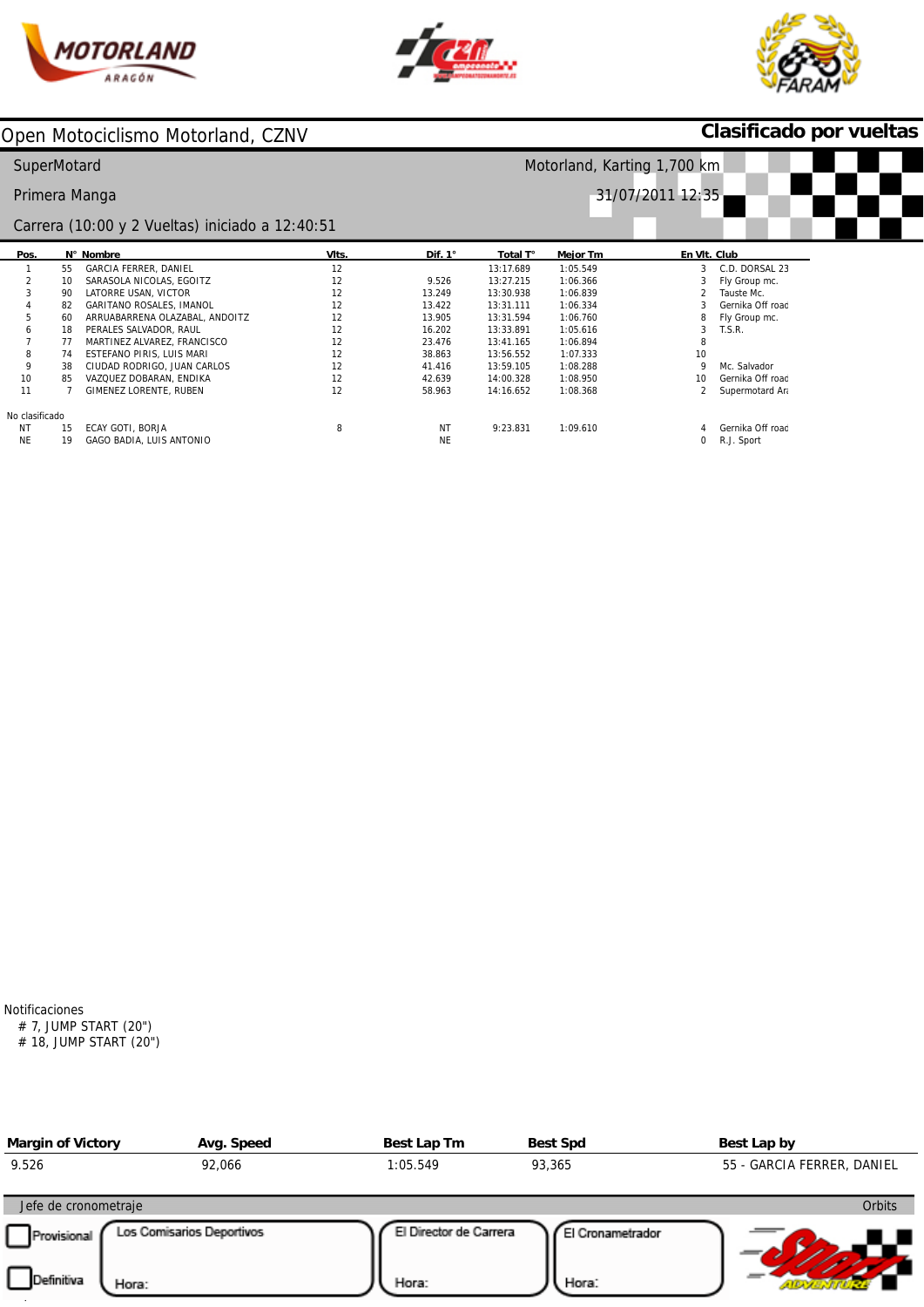



Lap

Lap Tm

Diff

Time of Day

Motorland, Karting 1,700 km



### Open Motociclismo Motorland, CZNV

#### SuperMotard

Primera Manga

#### Carrera (10:00 y 2 Vueltas) iniciado a 12:40:51

| Lap            | Lap Tm                        | Diff                 | Time of Day                  |
|----------------|-------------------------------|----------------------|------------------------------|
|                |                               |                      |                              |
|                | (18) PERALES SALVADOR, RAUL   |                      |                              |
| 1              |                               |                      | 12:41:59.471                 |
| 2              | 1:05.641                      | $+0.025$             | 12:43:05.112                 |
| 3<br>4         | 1:05.616                      |                      | 12:44:10.728                 |
| 5              | 1:05.826<br>1:05.969          | $+0.210$<br>$+0.353$ | 12:45:16.554<br>12:46:22.523 |
| 6              | 1:06.162                      | $+0.546$             | 12:47:28.685                 |
| $\overline{7}$ | 1:06.050                      | $+0.434$             | 12:48:34.735                 |
| 8              | 1:06.150                      | $+0.534$             | 12:49:40.885                 |
| 9              | 1:06.171                      | $+0.555$             | 12:50:47.056                 |
| 10             | 1:06.069                      | $+0.453$             | 12:51:53.125                 |
| 11             | 1:06.015                      | $+0.399$             | 12:52:59.140                 |
| 12             | 1:06.467                      | $+0.851$             | 12:54:05.607                 |
|                |                               |                      |                              |
|                | (55) GARCIA FERRER, DANIEL    |                      |                              |
| 1              |                               |                      | 12:42:00.128                 |
| 2              | 1:06.182                      | $+0.633$             | 12:43:06.310                 |
| 3<br>4         | 1:05.549<br>1:05.643          |                      | 12:44:11.859<br>12:45:17.502 |
| 5              | 1:06.020                      | $+0.094$<br>$+0.471$ | 12:46:23.522                 |
| 6              | 1:06.460                      | $+0.911$             | 12:47:29.982                 |
| 7              | 1:06.409                      | $+0.860$             | 12:48:36.391                 |
| 8              | 1:06.273                      | $+0.724$             | 12:49:42.664                 |
| 9              | 1:06.487                      | $+0.938$             | 12:50:49.151                 |
| 10             | 1:06.618                      | $+1.069$             | 12:51:55.769                 |
| 11             | 1:06.430                      | $+0.881$             | 12:53:02.199                 |
| 12             | 1:07.206                      | $+1.657$             | 12:54:09.405                 |
|                |                               |                      |                              |
|                | (10) SARASOLA NICOLAS, EGOITZ |                      |                              |
| 1              |                               |                      | 12:42:01.085                 |
| 2              | 1:06.531                      | $+0.165$             | 12:43:07.616                 |
| 3<br>4         | 1:06.366                      |                      | 12:44:13.982<br>12:45:20.652 |
| 5              | 1:06.670<br>1:07.258          | $+0.304$<br>$+0.892$ | 12:46:27.910                 |
| 6              | 1:06.800                      | $+0.434$             | 12:47:34.710                 |
| $\overline{7}$ | 1:07.179                      | $+0.813$             | 12:48:41.889                 |
| 8              | 1:07.225                      | $+0.859$             | 12:49:49.114                 |
| 9              | 1:07.296                      | +0.930               | 12:50:56.410                 |
| 10             | 1:07.319                      | $+0.953$             | 12:52:03.729                 |
| 11             | 1:07.222                      | $+0.856$             | 12:53:10.951                 |
| 12             | 1:07.980                      | $+1.614$             | 12:54:18.931                 |
|                |                               |                      |                              |
|                | (90) LATORRE USAN, VICTOR     |                      |                              |
| 1              |                               |                      | 12:42:01.919                 |
| 2              | 1:06.839                      |                      | 12:43:08.758                 |
| 3<br>4         | 1:07.256<br>1:06.891          | $+0.417$<br>$+0.052$ | 12:44:16.014<br>12:45:22.905 |
| 5              | 1:07.285                      | $+0.446$             | 12:46:30.190                 |
| 6              | 1:07.335                      | $+0.496$             | 12:47:37.525                 |
| 7              | 1:07.490                      | $+0.651$             | 12:48:45.015                 |
| 8              | 1:07.155                      | $+0.316$             | 12:49:52.170                 |
| 9              | 1:07.778                      | $+0.939$             | 12:50:59.948                 |
| 10             | 1:07.625                      | $+0.786$             | 12:52:07.573                 |
| 11             | 1:07.529                      | $+0.690$             | 12:53:15.102                 |
| 12             | 1:07.552                      | $+0.713$             | 12:54:22.654                 |
|                | (82) GARITANO ROSALES, IMANOL |                      |                              |
| 1              |                               |                      | 12:42:03.285                 |
| 2              | 1:07.229                      | $+0.895$             | 12:43:10.514                 |
| 3              | 1:06.334                      |                      | 12:44:16.848                 |
| 4              | 1:06.499                      | $+0.165$             | 12:45:23.347                 |
| 5              | 1:07.010                      | $+0.676$             | 12:46:30.357                 |
| 6              | 1:07.330                      | $+0.996$             | 12:47:37.687                 |
| 7              | 1:07.489                      | $+1.155$             | 12:48:45.176                 |
| 8              | 1:07.223                      | $+0.889$             | 12:49:52.399                 |

| 9      | 1:07.666                            | $+1.332$ | 12:51:00.065                 |
|--------|-------------------------------------|----------|------------------------------|
| 10     | 1:07.697                            | $+1.363$ | 12:52:07.762                 |
| 11     | 1:07.506                            | $+1.172$ | 12:53:15.268                 |
| 12     | 1:07.559                            | $+1.225$ | 12:54:22.827                 |
|        |                                     |          |                              |
|        | (60) ARRUABARRENA OLAZABAL, ANDOITZ |          |                              |
| 1      |                                     |          | 12:42:04.054                 |
| 2      | 1:07.156                            | $+0.396$ | 12:43:11.210                 |
| 3      | 1:07.258                            | $+0.498$ | 12:44:18.468                 |
| 4      | 1:07.097                            | $+0.337$ | 12:45:25.565                 |
| 5      | 1:07.022                            | $+0.262$ | 12:46:32.587                 |
| 6      | 1:07.037                            | $+0.277$ | 12:47:39.624                 |
| 7      | 1:06.992                            | $+0.232$ | 12:48:46.616                 |
| 8      | 1:06.760                            |          | 12:49:53.376                 |
| 9      | 1:06.941                            | $+0.181$ | 12:51:00.317                 |
| 10     | 1:07.598                            | $+0.838$ | 12:52:07.915                 |
| 11     | 1:07.759                            | $+0.999$ | 12:53:15.674                 |
| 12     | 1:07.636                            | $+0.876$ | 12:54:23.310                 |
| (11)   | MARTINEZ ALVAREZ, FRANCISCO         |          |                              |
| 1      |                                     |          | 12:42:04.576                 |
| 2      | 1:08.247                            | $+1.353$ | 12:43:12.823                 |
| 3      | 1:08.279                            | $+1.385$ | 12:44:21.102                 |
| 4      | 1:07.373                            | $+0.479$ | 12:45:28.475                 |
| 5      | 1:07.331                            | $+0.437$ | 12:46:35.806                 |
| 6      | 1:07.507                            | $+0.613$ | 12:47:43.313                 |
| 7      | 1:06.997                            | $+0.103$ | 12:48:50.310                 |
| 8      | 1:06.894                            |          | 12:49:57.204                 |
| 9      | 1:07.602                            | $+0.708$ | 12:51:04.806                 |
| 10     | 1:07.468                            | $+0.574$ | 12:52:12.274                 |
| 11     | 1:07.659                            | $+0.765$ | 12:53:19.933                 |
| 12     | 1:12.948                            | $+6.054$ | 12:54:32.881                 |
|        | (74) ESTEFANO PIRIS, LUIS MARI      |          |                              |
| 1      |                                     |          | 12:42:18.616                 |
| 2      | 1:08.024                            | $+0.691$ | 12:43:26.640                 |
| 3      | 1:08.254                            | $+0.921$ | 12:44:34.894                 |
| 4      | 1:07.791                            | $+0.458$ | 12:45:42.685                 |
| 5      | 1:07.692                            | $+0.359$ | 12:46:50.377                 |
| 6      | 1:07.717                            | $+0.384$ | 12:47:58.094                 |
| 7      | 1:07.776                            | $+0.443$ | 12:49:05.870                 |
| 8      | 1:09.710                            | $+2.377$ | 12:50:15.580                 |
| 9      | 1:08.280                            | $+0.947$ | 12:51:23.860                 |
| 10     | 1:07.333                            |          | 12:52:31.193                 |
| 11     | 1:08.509                            | $+1.176$ | 12:53:39.702                 |
| 12     | 1:08.566                            | $+1.233$ | 12:54:48.268                 |
|        |                                     |          |                              |
| 1      | GIMENEZ LORENTE, RUBEN              |          | 12:42:04.372                 |
| 2      |                                     |          | 12:43:12.740                 |
|        | 1:08.368                            |          |                              |
| 3<br>4 | 1:09.269                            | $+0.901$ | 12:44:22.009                 |
|        | 1:09.250                            | $+0.882$ | 12:45:31.259                 |
| 5      | 1:09.684                            | $+1.316$ | 12:46:40.943<br>12:47:50.717 |
| 6<br>7 | 1:09.774                            | $+1.406$ |                              |
|        | 1:09.528                            | $+1.160$ | 12:49:00.245                 |
| 8      | 1:09.651                            | $+1.283$ | 12:50:09.896                 |
| 9      | 1:10.352                            | $+1.984$ | 12:51:20.248                 |
| 10     | 1:09.453                            | $+1.085$ | 12:52:29.701                 |
| 11     | 1:09.314                            | $+0.946$ | 12:53:39.015                 |
| 12     | 1:09.353                            | $+0.985$ | 12:54:48.368                 |
|        | (38) CIUDAD RODRIGO, JUAN CARLOS    |          |                              |
| 1      |                                     |          | 12:42:06.721                 |
| 2      | 1:10.047                            | $+1.759$ | 12:43:16.768                 |
| 3      | 1:09.387                            | $+1.099$ | 12:44:26.155                 |
| 4      | 1:09.590                            | $+1.302$ | 12:45:35.745                 |
|        |                                     |          |                              |

| 31/07/2011 12:35      |                              |          |                    |
|-----------------------|------------------------------|----------|--------------------|
|                       |                              |          |                    |
|                       |                              |          |                    |
| Lap                   | Lap Tm                       | Diff     | <b>Time of Day</b> |
| 5                     | 1:09.491                     | $+1.203$ | 12:46:45.236       |
| 6                     | 1:09.771                     | $+1.483$ | 12:47:55.007       |
| $\overline{7}$        | 1:09.616                     | $+1.328$ | 12:49:04.623       |
| 8                     | 1:09.625                     | $+1.337$ | 12:50:14.248       |
| 9                     | 1:08.288                     |          | 12:51:22.536       |
| 10                    | 1:08.585                     | $+0.297$ | 12:52:31.121       |
| 11                    | 1:08.699                     | $+0.411$ | 12:53:39.820       |
| 12                    | 1:11.001                     | $+2.713$ | 12:54:50.821       |
|                       |                              |          |                    |
|                       | (85) VAZQUEZ DOBARAN, ENDIKA |          |                    |
| 1                     |                              |          | 12:42:06.287       |
| $\overline{2}$        | 1:09.518                     | $+0.568$ | 12:43:15.805       |
| 3                     | 1:09.418                     | $+0.468$ | 12:44:25.223       |
| 4                     | 1:09.382                     | $+0.432$ | 12:45:34.605       |
| 5                     | 1:11.276                     | $+2.326$ | 12:46:45.881       |
| 6                     | 1:09.384                     | $+0.434$ | 12:47:55.265       |
| 7                     | 1:09.586                     | $+0.636$ | 12:49:04.851       |
| 8                     | 1:10.232                     | $+1.282$ | 12:50:15.083       |
| 9                     | 1:09.206                     | $+0.256$ | 12:51:24.289       |
| 10                    | 1:08.950                     |          | 12:52:33.239       |
| 11                    | 1:09.008                     | $+0.058$ | 12:53:42.247       |
| 12                    | 1:09.797                     | $+0.847$ | 12:54:52.044       |
| (15) ECAY GOTI, BORJA |                              |          |                    |
| 1                     |                              |          | 12:42:05.924       |
| $\overline{2}$        | 1:09.641                     | $+0.031$ | 12:43:15.565       |
| 3                     | 1:10.085                     | $+0.475$ | 12:44:25.650       |
| 4                     | 1:09.610                     |          | 12:45:35.260       |
| 5                     | 1:09.735                     | $+0.125$ | 12:46:44.995       |
| 6                     | 1:09.724                     | $+0.114$ | 12:47:54.719       |
| $\overline{7}$        | 1:09.613                     | $+0.003$ | 12:49:04.332       |
| 8                     | 1.11215                      | $+1605$  | 12:50:15.547       |

#### Orbits Jefe de cronometraje Los Comisarios Deportivos El Director de Carrera El Cronametrador Provisional Definitiva Hora: Hora: Hora: **ATOLICA AT**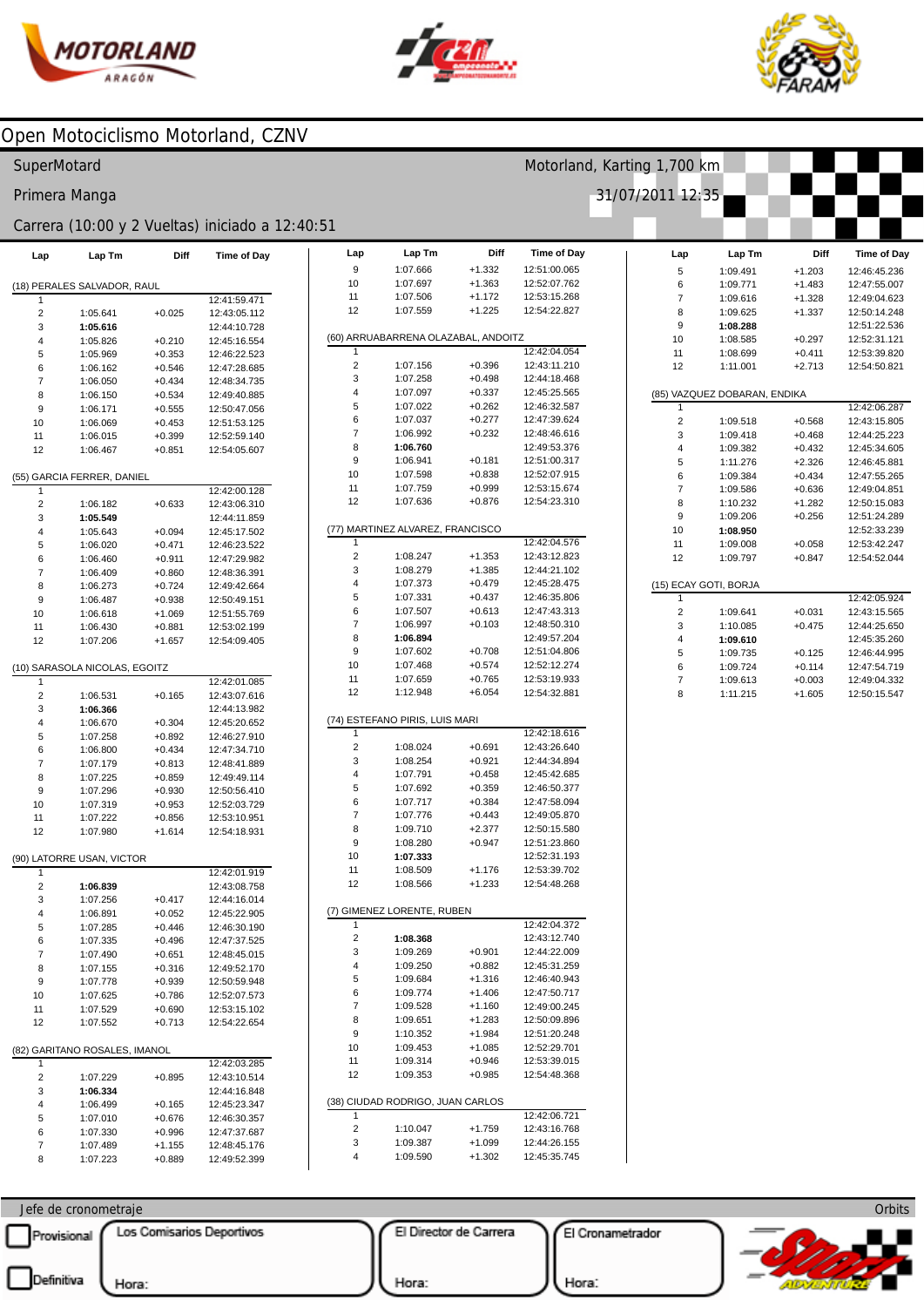





# **Clasificado por vueltas**

| <b>SuperMotard</b> |    | Motorland, Karting 1,700 km                     |             |           |                  |                       |                |
|--------------------|----|-------------------------------------------------|-------------|-----------|------------------|-----------------------|----------------|
| Segunda Manga      |    |                                                 |             |           | 31/07/2011 14:35 |                       |                |
|                    |    | Carrera (10:00 y 2 Vueltas) iniciado a 14:47:44 |             |           |                  |                       |                |
| Pos.               |    | N° Nombre                                       | <b>VIts</b> | Total T°  | Dif. $1^\circ$   | <b>Mejor Tm Clase</b> |                |
|                    | 18 | PERALES SALVADOR, RAUL                          | 12          | 13:14.145 |                  | 1:05.555              | Supermoto Open |
| 2                  | 55 | <b>GARCIA FERRER, DANIEL</b>                    | 12          | 13:17.827 | 3.682            | 1:05.881              | Supermoto Open |
| 3                  | 10 | SARASOLA NICOLAS, EGOITZ                        | 12          | 13:28.565 | 14.420           | 1:06.512              | Supermoto Open |
| 4                  | 90 | LATORRE USAN, VICTOR                            | 12          | 13:32.125 | 17.980           | 1:06.980              | Supermoto Open |
| 5                  | 60 | ARRUABARRENA OLAZABAL, ANDOITZ                  | 12          | 13:32.336 | 18.191           | 1:06.812              | Supermoto Open |
| 6                  | 77 | MARTINEZ ALVAREZ, FRANCISCO                     | 12          | 13:39.841 | 25.696           | 1:06.988              | Supermoto Open |
| 7                  | 74 | ESTEFANO PIRIS, LUIS MARI                       | 12          | 13:43.381 | 29.236           | 1:07.933              | Supermoto Open |
| 8                  | 85 | VAZQUEZ DOBARAN, ENDIKA                         | 12          | 14:00.637 | 46.492           | 1:08.869              | Supermoto Open |
| 9                  |    | GIMENEZ LORENTE, RUBEN                          | 12          | 14:02.343 | 48.198           | 1:09.296              | Supermoto Open |
| 10                 | 38 | CIUDAD RODRIGO, JUAN CARLOS                     | 12          | 14:04.309 | 50.164           | 1:09.301              | Supermoto Open |
| No clasificado     |    |                                                 |             |           |                  |                       |                |
| NT                 | 15 | ECAY GOTI, BORJA                                | 5           | 5:58.927  | <b>NT</b>        | 1:10.795              | Supermoto Open |
| <b>NE</b>          | 19 | <b>GAGO BADIA, LUIS ANTONIO</b>                 |             |           | <b>NE</b>        |                       | Supermoto Open |
| <b>NE</b>          | 82 | <b>GARITANO ROSALES, IMANOL</b>                 |             |           | <b>NE</b>        |                       | Supermoto Open |

| <b>Margin of Victory</b>   | Avg. Speed                | Best Lap Tm            | <b>Best Spd</b>  | Best Lap by                 |
|----------------------------|---------------------------|------------------------|------------------|-----------------------------|
| 3.682                      | 92,477                    | 1:05.555               | 93,357           | 18 - PERALES SALVADOR, RAUL |
| Jefe de cronometraje       |                           |                        |                  | <b>Orbits</b>               |
| Provisional                | Los Comisarios Deportivos | El Director de Carrera | El Cronametrador |                             |
| <b>Definitiva</b><br>Hora: |                           | Hora:                  | Hora:            |                             |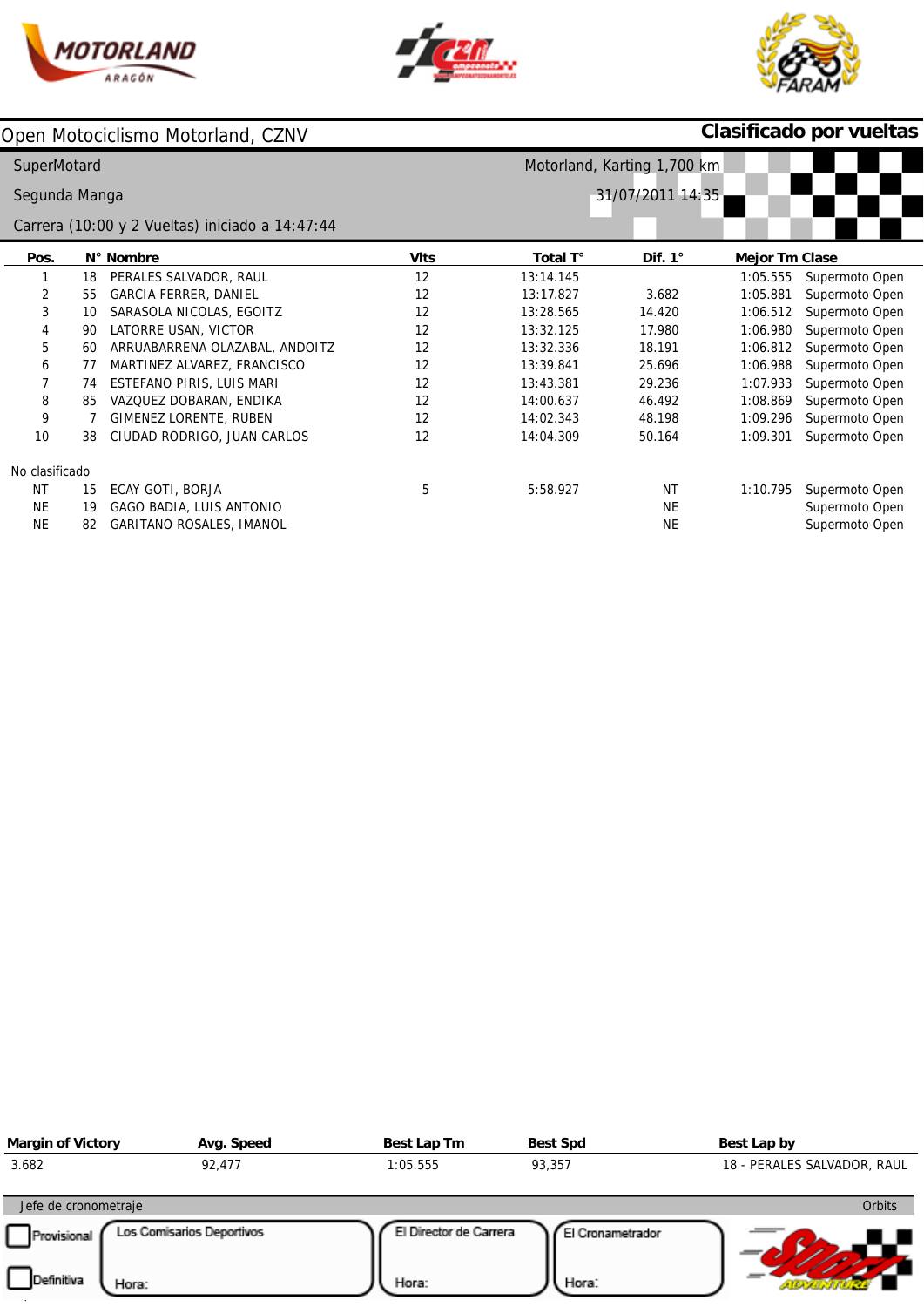



Lap

 $\boldsymbol{9}$ 

Lap Tm

1:07.623

Diff

 $+0.811$ 

Time of Day

14:57:54.582



### Open Motociclismo Motorland, CZNV

#### SuperMotard

Segunda Manga

#### Carrera (10:00 y 2 Vueltas) iniciado a 14:47:44

| Lap            | Lap Tm                              | Diff     | <b>Time of Day</b> |
|----------------|-------------------------------------|----------|--------------------|
|                | (18) PERALES SALVADOR, RAUL         |          |                    |
| 1              |                                     |          | 14:48:53.267       |
| 2              | 1:06.121                            | $+0.566$ | 14:49:59.388       |
| 3              | 1:05.837                            | $+0.282$ | 14:51:05.225       |
| 4              | 1:06.224                            | $+0.669$ | 14:52:11.449       |
| 5              | 1:05.957                            | $+0.402$ | 14:53:17.406       |
| 6              | 1:06.046                            | $+0.491$ | 14:54:23.452       |
| $\overline{7}$ | 1:05.993                            | $+0.438$ | 14:55:29.445       |
| 8              | 1:05.722                            | $+0.167$ | 14:56:35.167       |
| 9              | 1:05.555                            |          | 14:57:40.722       |
| 10             | 1:05.944                            | $+0.389$ | 14:58:46.666       |
| 11             | 1:06.188                            | $+0.633$ | 14:59:52.854       |
| 12             | 1:06.280                            | $+0.725$ | 15:00:59.134       |
|                | (55) GARCIA FERRER, DANIEL          |          |                    |
| 1              |                                     |          | 14:48:53.885       |
| 2              | 1:05.997                            | $+0.116$ | 14:49:59.882       |
| 3              | 1:05.971                            | $+0.090$ | 14:51:05.853       |
| 4              | 1:05.881                            |          | 14:52:11.734       |
| 5              | 1:06.168                            | $+0.287$ | 14:53:17.902       |
| 6              | 1:06.083                            | $+0.202$ | 14:54:23.985       |
| 7              | 1:05.910                            | $+0.029$ | 14:55:29.895       |
| 8              | 1:05.993                            | $+0.112$ | 14:56:35.888       |
| 9              | 1:06.080                            | $+0.199$ | 14:57:41.968       |
| 10             | 1:06.817                            | $+0.936$ | 14:58:48.785       |
| 11             | 1:07.045                            | $+1.164$ | 14:59:55.830       |
| 12             | 1:06.986                            | $+1.105$ | 15:01:02.816       |
|                | (10) SARASOLA NICOLAS, EGOITZ       |          |                    |
| 1              |                                     |          | 14:48:55.741       |
| 2              | 1:06.579                            | $+0.067$ | 14:50:02.320       |
| 3              | 1:06.512                            |          | 14:51:08.832       |
| 4              | 1:06.604                            | $+0.092$ | 14:52:15.436       |
| 5              | 1:07.060                            | $+0.548$ | 14:53:22.496       |
| 6              | 1:07.047                            | $+0.535$ | 14:54:29.543       |
| 7              | 1:06.755                            | $+0.243$ | 14:55:36.298       |
| 8              | 1:06.994                            | $+0.482$ | 14:56:43.292       |
| 9              | 1:06.938                            | $+0.426$ | 14:57:50.230       |
| 10             | 1:07.258                            | $+0.746$ | 14:58:57.488       |
| 11             | 1:07.889                            | $+1.377$ | 15:00:05.377       |
| 12             | 1:08.177                            | $+1.665$ | 15:01:13.554       |
|                | (90) LATORRE USAN, VICTOR           |          |                    |
| 1              |                                     |          | 14:48:55.582       |
| 2              | 1:07.592                            | $+0.612$ | 14:50:03.174       |
| 3              | 1:07.125                            | $+0.145$ | 14:51:10.299       |
| 4              | 1:06.980                            |          | 14:52:17.279       |
| 5              | 1:07.220                            | $+0.240$ | 14:53:24.499       |
| 6              | 1:07.251                            | +0.271   | 14:54:31.750       |
| 7              | 1:07.262                            | +0.282   | 14:55:39.012       |
| 8              | 1:07.533                            | $+0.553$ | 14:56:46.545       |
| 9              | 1:07.485                            | $+0.505$ | 14:57:54.030       |
| 10             | 1:07.416                            | $+0.436$ | 14:59:01.446       |
| 11             | 1:08.004                            | $+1.024$ | 15:00:09.450       |
| 12             | 1:07.664                            | $+0.684$ | 15:01:17.114       |
|                |                                     |          |                    |
| 1              | (60) ARRUABARRENA OLAZABAL, ANDOITZ |          | 14:48:56.513       |
|                |                                     |          |                    |
| 2              | 1:07.191                            | $+0.379$ | 14:50:03.704       |
| 3              | 1:06.935                            | $+0.123$ | 14:51:10.639       |
| 4              | 1:06.812                            |          | 14:52:17.451       |
| 5              | 1:07.192                            | $+0.380$ | 14:53:24.643       |
| 6              | 1:07.336                            | $+0.524$ | 14:54:31.979       |
| 7              | 1:07.229                            | $+0.417$ | 14:55:39.208       |
| 8              | 1:07.751                            | $+0.939$ | 14:56:46.959       |

| 10     | 1:07.617                         | $+0.805$             | 14:59:02.199                 |
|--------|----------------------------------|----------------------|------------------------------|
| 11     | 1:07.452                         | $+0.640$             | 15:00:09.651                 |
| 12     | 1:07.674                         | $+0.862$             | 15:01:17.325                 |
|        |                                  |                      |                              |
|        | (77) MARTINEZ ALVAREZ, FRANCISCO |                      |                              |
| 1      |                                  |                      | 14:48:56.394                 |
| 2      | 1:07.149                         | +0.161               | 14:50:03.543                 |
| 3      | 1:06.988                         |                      | 14:51:10.531                 |
| 4      | 1:07.739                         | $+0.751$             | 14:52:18.270                 |
| 5      | 1:07.592                         | $+0.604$             | 14:53:25.862                 |
| 6      | 1:07.787                         | $+0.799$             | 14:54:33.649                 |
| 7      |                                  | $+1.133$             |                              |
|        | 1:08.121                         |                      | 14:55:41.770                 |
| 8      | 1:08.204                         | $+1.216$             | 14:56:49.974                 |
| 9      | 1:08.004                         | $+1.016$             | 14:57:57.978                 |
| 10     | 1:07.817                         | $+0.829$             | 14:59:05.795                 |
| 11     | 1:08.399                         | $+1.411$             | 15:00:14.194                 |
| 12     | 1:10.636                         | $+3.648$             | 15:01:24.830                 |
|        |                                  |                      |                              |
|        | (74) ESTEFANO PIRIS, LUIS MARI   |                      |                              |
| 1      |                                  |                      | 14:48:58.484                 |
| 2      | 1:08.599                         | $+0.666$             | 14:50:07.083                 |
| 3      | 1:08.118                         | $+0.185$             | 14:51:15.201                 |
| 4      | 1:08.174                         | $+0.241$             | 14:52:23.375                 |
| 5      | 1:07.933                         |                      | 14:53:31.308                 |
| 6      | 1:08.083                         | $+0.150$             | 14:54:39.391                 |
| 7      | 1:08.166                         | $+0.233$             | 14:55:47.557                 |
|        |                                  | $+0.214$             |                              |
| 8      | 1:08.147                         |                      | 14:56:55.704                 |
| 9      | 1:07.944                         | $+0.011$             | 14:58:03.648                 |
| 10     | 1:07.969                         | $+0.036$             | 14:59:11.617                 |
| 11     | 1:08.254                         | $+0.321$             | 15:00:19.871                 |
| 12     | 1:08.499                         | $+0.566$             | 15:01:28.370                 |
|        |                                  |                      |                              |
|        | (85) VAZQUEZ DOBARAN, ENDIKA     |                      |                              |
| 1      |                                  |                      | 14:48:57.865                 |
| 2      | 1:09.125                         | $+0.256$             | 14:50:06.990                 |
| 3      | 1:08.869                         |                      | 14:51:15.859                 |
| 4      | 1:09.390                         | $+0.521$             | 14:52:25.249                 |
| 5      | 1:10.163                         | $+1.294$             | 14:53:35.412                 |
| 6      | 1:09.937                         | $+1.068$             | 14:54:45.349                 |
| 7      | 1:09.516                         | $+0.647$             | 14:55:54.865                 |
| 8      | 1:10.129                         | $+1.260$             | 14:57:04.994                 |
| 9      | 1:10.471                         | $+1.602$             | 14:58:15.465                 |
| 10     | 1:09.876                         | $+1.007$             | 14:59:25.341                 |
| 11     |                                  |                      |                              |
|        |                                  |                      |                              |
|        | 1:10.232                         | $+1.363$             | 15:00:35.573                 |
| 12     | 1:10.053                         | $+1.184$             | 15:01:45.626                 |
|        |                                  |                      |                              |
|        | (7) GIMENEZ LORENTE, RUBEN       |                      |                              |
| 1      |                                  |                      | 14:48:58.349                 |
| 2      | 1:10.234                         | $+0.938$             | 14:50:08.583                 |
| 3      | 1:10.268                         | $+0.972$             | 14:51:18.851                 |
| 4      | 1:09.725                         | $+0.429$             | 14:52:28.576                 |
| 5      | 1:09.296                         |                      | 14:53:37.872                 |
| 6      | 1:09.508                         | $+0.212$             | 14:54:47.380                 |
| 7      | 1:10.041                         | $+0.745$             | 14:55:57.421                 |
| 8      | 1:09.938                         | $+0.642$             | 14:57:07.359                 |
| 9      | 1:10.326                         | $+1.030$             | 14:58:17.685                 |
|        |                                  |                      |                              |
| 10     | 1:10.095                         | $+0.799$             | 14:59:27.780                 |
| 11     | 1:09.716                         | $+0.420$             | 15:00:37.496                 |
| 12     | 1:09.836                         | $+0.540$             | 15:01:47.332                 |
|        |                                  |                      |                              |
|        | (38) CIUDAD RODRIGO, JUAN CARLOS |                      |                              |
| 1      |                                  |                      | 14:49:00.192                 |
| 2      | 1:09.755                         | $+0.454$             | 14:50:09.947                 |
| 3<br>4 | 1:09.336<br>1:09.751             | $+0.035$<br>$+0.450$ | 14:51:19.283<br>14:52:29.034 |

| Lap            | Lap Tm                | Diff     | Time of Day  |
|----------------|-----------------------|----------|--------------|
| 5              | 1:09.627              | $+0.326$ | 14:53:38.661 |
| 6              | 1:09.301              |          | 14:54:47.962 |
| $\overline{7}$ | 1:10.274              | $+0.973$ | 14:55:58.236 |
| 8              | 1:09.491              | $+0.190$ | 14:57:07.727 |
| 9              | 1:10.270              | $+0.969$ | 14:58:17.997 |
| 10             | 1:10.192              | $+0.891$ | 14:59:28.189 |
| 11             | 1:09.956              | $+0.655$ | 15:00:38.145 |
| 12             | 1:11.153              | $+1.852$ | 15:01:49.298 |
|                |                       |          |              |
|                | (15) ECAY GOTI, BORJA |          |              |
|                |                       |          | 14:48:59.944 |
| $\overline{2}$ | 1:10.932              | $+0.137$ | 14:50:10.876 |
| 3              | 1:10.795              |          | 14:51:21.671 |
| 4              | 1:10.991              | $+0.196$ | 14:52:32.662 |

 $+0.459$ 

14:53:43.916

1:11.254

Motorland, Karting 1,700 km

31/07/2011 14:35

 $\overline{5}$ 

#### Orbits Jefe de cronometraje Los Comisarios Deportivos El Director de Carrera El Cronametrador Provisional Definitiva Hora: Hora: Hora: **ATOLICA AT**